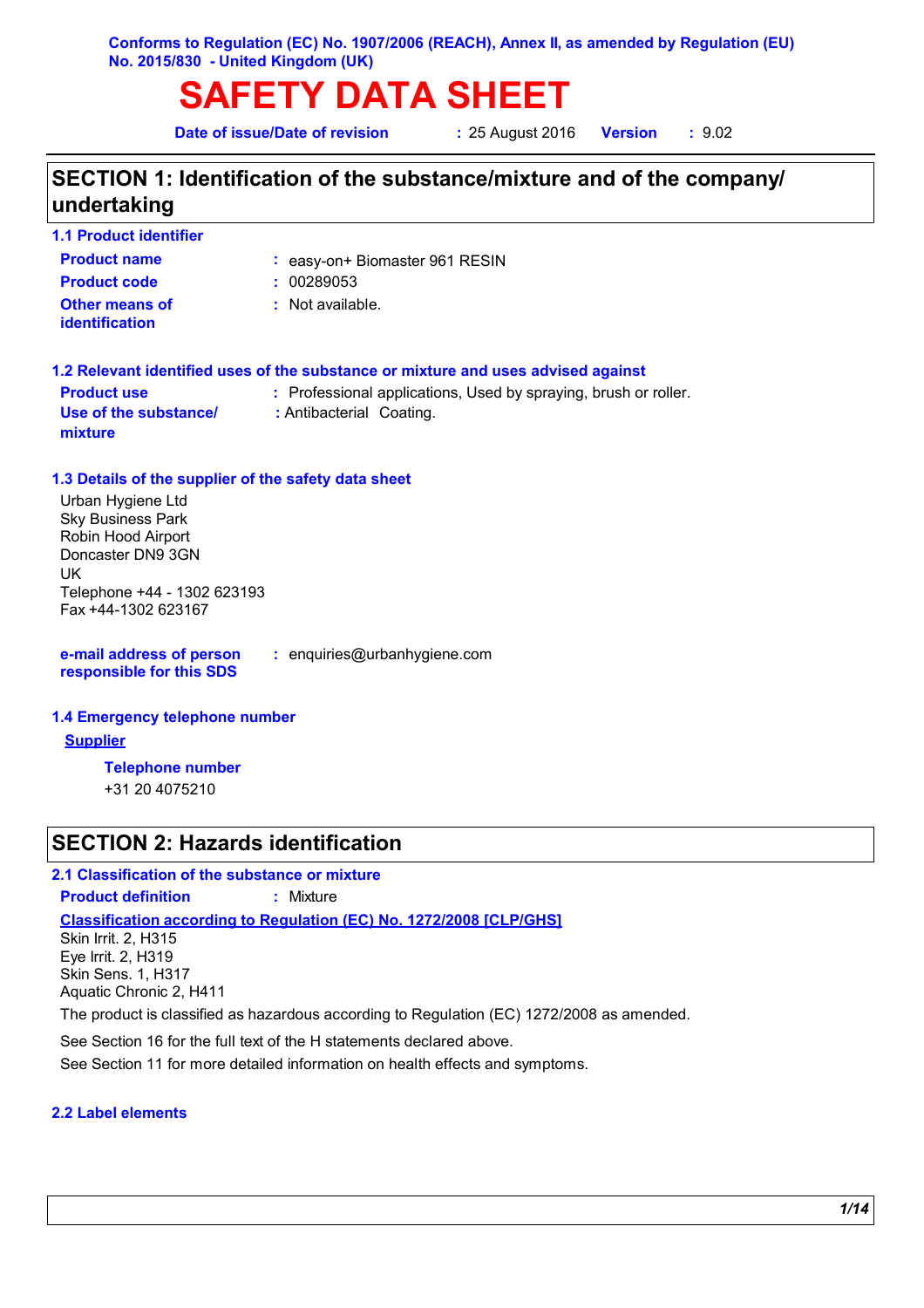| <b>Code</b><br>: 00289053                                                                                                                                       | Date of issue/Date of revision<br>: 25 August 2016                                                                                                                                                           |
|-----------------------------------------------------------------------------------------------------------------------------------------------------------------|--------------------------------------------------------------------------------------------------------------------------------------------------------------------------------------------------------------|
| easy-on+ Biomaster 961 RESIN                                                                                                                                    |                                                                                                                                                                                                              |
| <b>SECTION 2: Hazards identification</b>                                                                                                                        |                                                                                                                                                                                                              |
| <b>Hazard pictograms</b>                                                                                                                                        |                                                                                                                                                                                                              |
| <b>Signal word</b>                                                                                                                                              | Warning                                                                                                                                                                                                      |
| <b>Hazard statements</b>                                                                                                                                        | Causes serious eye irritation.<br>Causes skin irritation.<br>May cause an allergic skin reaction.                                                                                                            |
|                                                                                                                                                                 | Toxic to aquatic life with long lasting effects.                                                                                                                                                             |
| <b>Precautionary statements</b>                                                                                                                                 |                                                                                                                                                                                                              |
| <b>Prevention</b>                                                                                                                                               | : Wear protective gloves. Wear eye or face protection. Avoid breathing vapour.                                                                                                                               |
| <b>Response</b>                                                                                                                                                 | : IF IN EYES: Rinse cautiously with water for several minutes. Remove contact lenses,<br>if present and easy to do. Continue rinsing.                                                                        |
| <b>Storage</b>                                                                                                                                                  | : Not applicable.                                                                                                                                                                                            |
| <b>Disposal</b>                                                                                                                                                 | Not applicable.                                                                                                                                                                                              |
| <b>Hazardous ingredients</b>                                                                                                                                    | : 4,4'-Isopropylidenedicyclohexanol, oligomeric reaction products with 1-chloro-2,<br>3-epoxypropane<br>bis(1,2,2,6,6-pentamethyl-4-piperidyl) sebacate<br>methyl 1,2,2,6,6-pentamethyl-4-piperidyl sebacate |
| <b>Supplemental label</b><br>elements                                                                                                                           | : Not applicable.                                                                                                                                                                                            |
| <b>Annex XVII - Restrictions</b><br>on the manufacture,<br>placing on the market and<br>use of certain dangerous<br>substances, mixtures and<br><b>articles</b> | : Not applicable.                                                                                                                                                                                            |
| Special packaging requirements                                                                                                                                  |                                                                                                                                                                                                              |
| <b>Containers to be fitted</b><br>with child-resistant<br>fastenings                                                                                            | : Not applicable.                                                                                                                                                                                            |
| <b>Tactile warning of danger</b>                                                                                                                                | : Not applicable.                                                                                                                                                                                            |
| 2.3 Other hazards                                                                                                                                               |                                                                                                                                                                                                              |
|                                                                                                                                                                 |                                                                                                                                                                                                              |

**Other hazards which do : not result in classification** : None known.

## **SECTION 3: Composition/information on ingredients**

|                                                                                                                |                                  |               | <b>Classification</b>                                                                             |             |
|----------------------------------------------------------------------------------------------------------------|----------------------------------|---------------|---------------------------------------------------------------------------------------------------|-------------|
| <b>Product/ingredient name</b>                                                                                 | <b>Identifiers</b>               | % by weight   | <b>Regulation (EC) No.</b><br>1272/2008 [CLP]                                                     | <b>Type</b> |
| $\frac{4}{4}$ -Isopropylidenedicyclohexanol,<br>oligomeric reaction products with<br>1-chloro-2,3-epoxypropane | EC: 500-070-7<br>CAS: 30583-72-3 | ≥10 - ≤25     | <b>Skin Irrit. 2. H315</b><br>Eye Irrit. 2, H319<br>Skin Sens. 1, H317<br>Aquatic Chronic 2, H411 | $[1]$       |
| $bis(1,2,2,6,6-pentamethyl-$<br>4-piperidyl) sebacate                                                          | EC: 255-437-1<br>CAS: 41556-26-7 | $≥1.0 - ≤5.0$ | Skin Sens. 1, H317<br>Aquatic Acute 1, H400<br>$(M=1)$                                            | [1]         |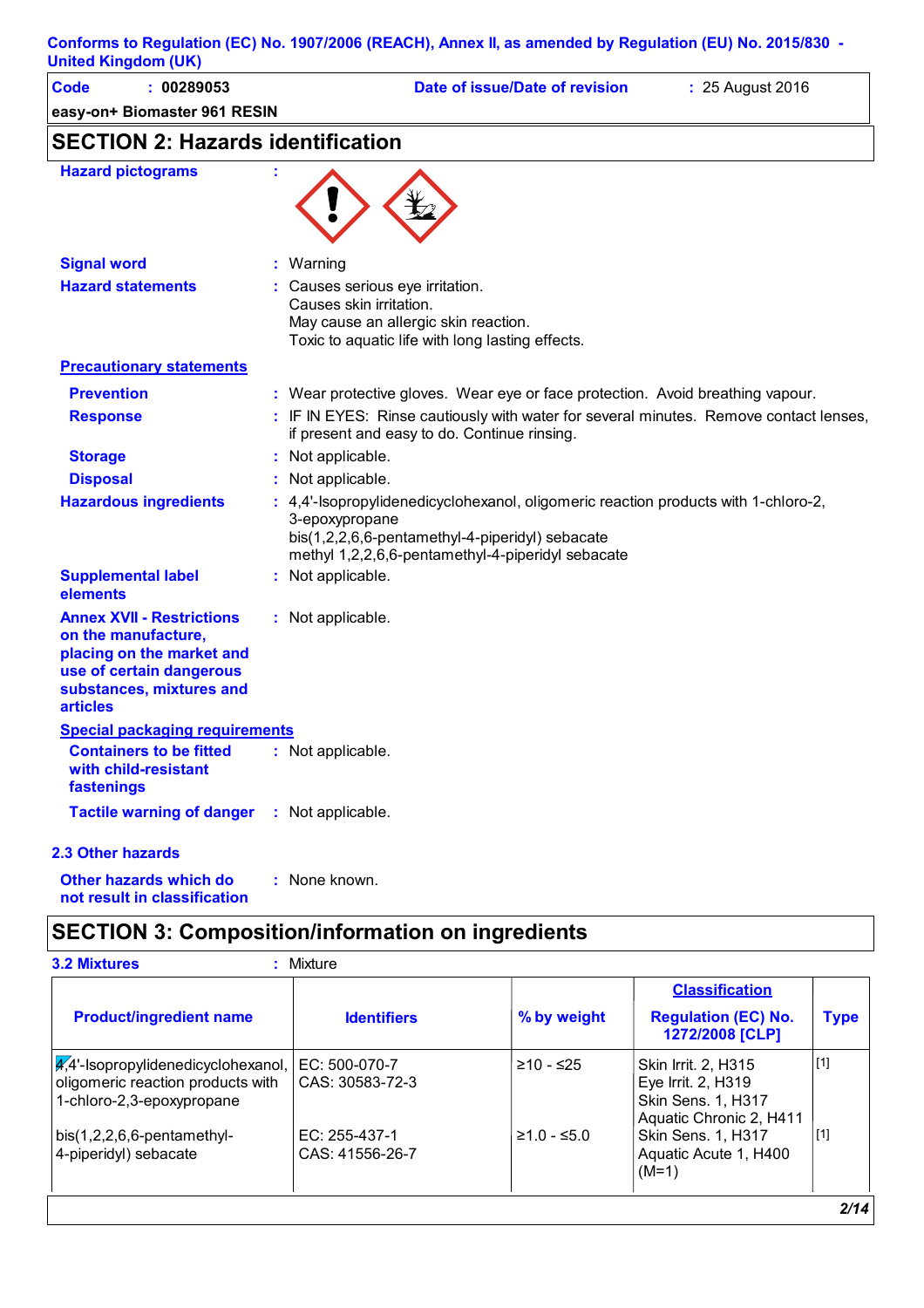| Code | 00289053                     | Date of issue/Date of revision | : 25 August 2016 |
|------|------------------------------|--------------------------------|------------------|
|      | easy-on+ Biomaster 961 RESIN |                                |                  |

## **SECTION 3: Composition/information on ingredients**

| methyl 1,2,2,6,6-pentamethyl-<br>4-piperidyl sebacate | EC: 280-060-4<br>CAS: 82919-37-7                                                     | 1.0 | Aquatic Chronic 1, H410<br>$(M=1)$<br>Skin Sens. 1, H317<br>Aquatic Acute 1, H400<br>$(M=1)$                                                    | $[1]$   |
|-------------------------------------------------------|--------------------------------------------------------------------------------------|-----|-------------------------------------------------------------------------------------------------------------------------------------------------|---------|
|                                                       |                                                                                      |     | Aquatic Chronic 1, H410<br>$(M=1)$                                                                                                              |         |
| toluene                                               | REACH #: 01-2119471310-51<br>$EC: 203-625-9$<br>CAS: 108-88-3<br>Index: 601-021-00-3 | 1.0 | Flam. Liq. 2, H225<br>Skin Irrit. 2, H315<br>Repr. 2, H361d (Unborn<br>child)<br>STOT SE 3, H336<br><b>STOT RE 2, H373</b><br>Asp. Tox. 1, H304 | [1] [2] |
|                                                       |                                                                                      |     | See Section 16 for the<br>lfull text of the H<br>statements declared<br>∣above.                                                                 |         |
| Glass, Oxide, Silver Phosphate                        | CAS: 308069-39-8                                                                     | 1.0 | No classification under CLP                                                                                                                     |         |

There are no additional ingredients present which, within the current knowledge of the supplier and in the concentrations applicable, are classified as hazardous to health or the environment, are PBTs or vPvBs or have been assigned a workplace exposure limit and hence require reporting in this section.

Type

[1] Substance classified with a health or environmental hazard

[2] Substance with a workplace exposure limit

[3] Substance meets the criteria for PBT according to Regulation (EC) No. 1907/2006, Annex XIII

[4] Substance meets the criteria for vPvB according to Regulation (EC) No. 1907/2006, Annex XIII

[5] Substance of equivalent concern

Occupational exposure limits, if available, are listed in Section 8.

#### **SUB codes represent substances without registered CAS Numbers.**

### **SECTION 4: First aid measures**

#### **4.1 Description of first aid measures**

| <b>Eye contact</b>                | : Remove contact lenses, irrigate copiously with clean, fresh water, holding the eyelids<br>apart for at least 10 minutes and seek immediate medical advice.                                                                                                          |
|-----------------------------------|-----------------------------------------------------------------------------------------------------------------------------------------------------------------------------------------------------------------------------------------------------------------------|
| <b>Inhalation</b>                 | : Remove to fresh air. Keep person warm and at rest. If not breathing, if breathing is<br>irregular or if respiratory arrest occurs, provide artificial respiration or oxygen by<br>trained personnel.                                                                |
| <b>Skin contact</b>               | : Remove contaminated clothing and shoes. Wash skin thoroughly with soap and<br>water or use recognised skin cleanser. Do NOT use solvents or thinners.                                                                                                               |
| <b>Ingestion</b>                  | : If swallowed, seek medical advice immediately and show the container or label. Keep<br>person warm and at rest. Do NOT induce vomiting.                                                                                                                             |
| <b>Protection of first-aiders</b> | : No action shall be taken involving any personal risk or without suitable training. It<br>may be dangerous to the person providing aid to give mouth-to-mouth resuscitation.<br>Wash contaminated clothing thoroughly with water before removing it, or wear gloves. |

### **4.2 Most important symptoms and effects, both acute and delayed Potential acute health effects Inhalation :** No known significant effects or critical hazards. **Skin contact :** Causes skin irritation. May cause an allergic skin reaction. **Eye contact :** Causes serious eye irritation.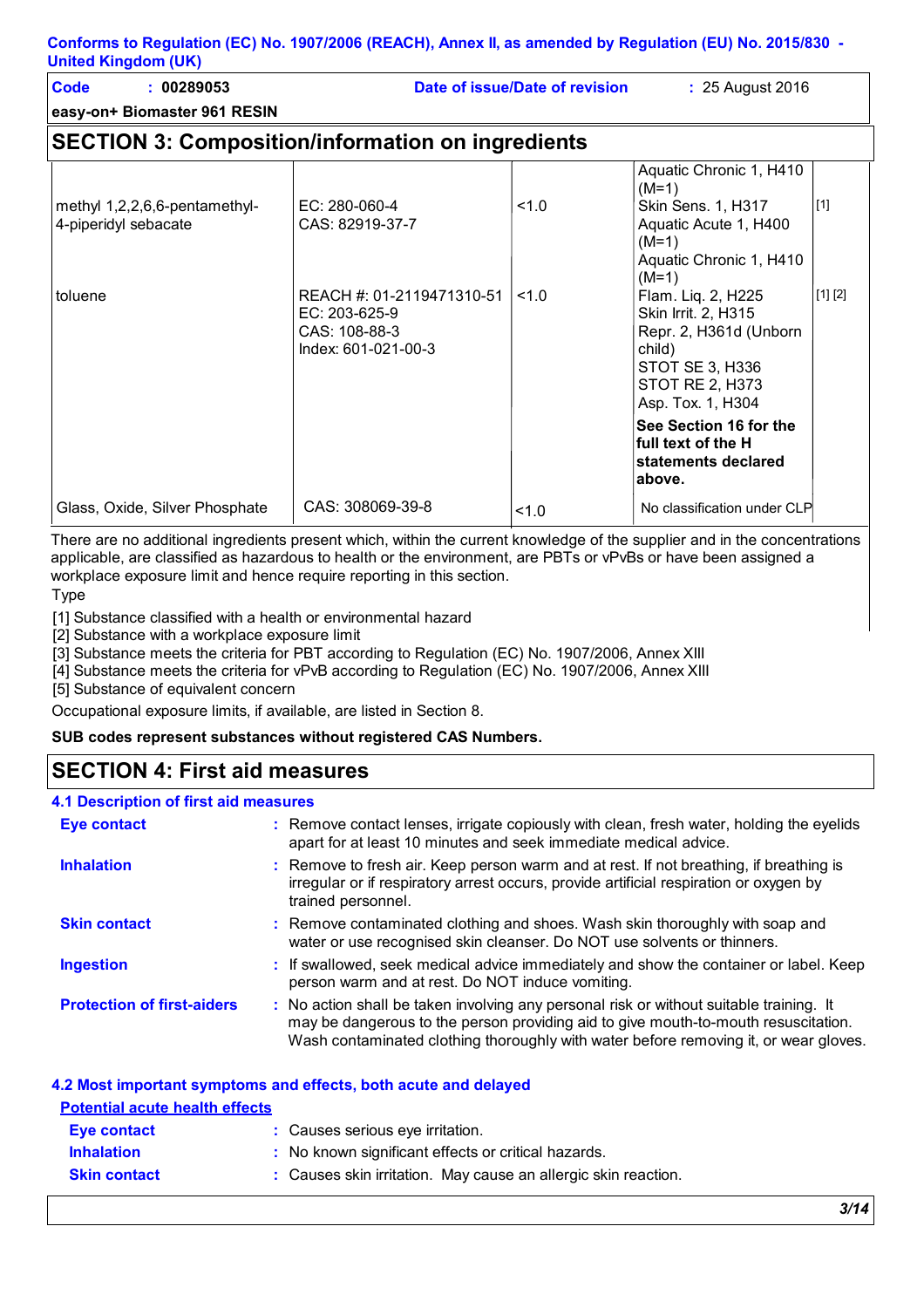| <b>Code</b><br>: 00289053            |                                           | Date of issue/Date of revision                      | : 25 August 2016 |
|--------------------------------------|-------------------------------------------|-----------------------------------------------------|------------------|
| easy-on+ Biomaster 961 RESIN         |                                           |                                                     |                  |
| <b>SECTION 4: First aid measures</b> |                                           |                                                     |                  |
| <b>Ingestion</b>                     |                                           | : No known significant effects or critical hazards. |                  |
| <b>Over-exposure signs/symptoms</b>  |                                           |                                                     |                  |
| <b>Eye contact</b>                   | pain or irritation<br>watering<br>redness | : Adverse symptoms may include the following:       |                  |
| <b>Inhalation</b>                    | : No specific data.                       |                                                     |                  |
| Skin contact                         |                                           | Adverse symptoms may include the following          |                  |

| <b>Skin contact</b>        | : Adverse symptoms may include the following:<br>irritation<br>redness                                                                                                   |
|----------------------------|--------------------------------------------------------------------------------------------------------------------------------------------------------------------------|
| <b>Ingestion</b>           | : No specific data.                                                                                                                                                      |
|                            | 4.3 Indication of any immediate medical attention and special treatment needed                                                                                           |
| <b>Notes to physician</b>  | : In case of inhalation of decomposition products in a fire, symptoms may be delayed.<br>The exposed person may need to be kept under medical surveillance for 48 hours. |
| <b>Specific treatments</b> | No specific treatment.<br>÷                                                                                                                                              |

## **SECTION 5: Firefighting measures**

| 5.1 Extinguishing media                |                                                                 |
|----------------------------------------|-----------------------------------------------------------------|
| <b>Suitable extinguishing</b><br>media | : Use an extinguishing agent suitable for the surrounding fire. |
| Unsuitable extinguishing<br>media      | : None known.                                                   |

#### **5.2 Special hazards arising from the substance or mixture**

| <b>Hazards from the</b><br>substance or mixture          | : In a fire or if heated, a pressure increase will occur and the container may burst. This<br>material is toxic to aquatic life with long lasting effects. Fire water contaminated with<br>this material must be contained and prevented from being discharged to any<br>waterway, sewer or drain.                                                                    |
|----------------------------------------------------------|-----------------------------------------------------------------------------------------------------------------------------------------------------------------------------------------------------------------------------------------------------------------------------------------------------------------------------------------------------------------------|
| <b>Hazardous combustion</b><br>products                  | : Decomposition products may include the following materials:<br>carbon dioxide<br>carbon monoxide<br>nitrogen oxides<br>halogenated compounds<br>metal oxide/oxides                                                                                                                                                                                                  |
| <b>5.3 Advice for firefighters</b>                       |                                                                                                                                                                                                                                                                                                                                                                       |
| fighters                                                 | Special precautions for fire-: Promptly isolate the scene by removing all persons from the vicinity of the incident if<br>there is a fire. No action shall be taken involving any personal risk or without suitable<br>training.                                                                                                                                      |
| <b>Special protective</b><br>equipment for fire-fighters | : Fire-fighters should wear appropriate protective equipment and self-contained<br>breathing apparatus (SCBA) with a full face-piece operated in positive pressure<br>mode. Clothing for fire-fighters (including helmets, protective boots and gloves)<br>conforming to European standard EN 469 will provide a basic level of protection for<br>chemical incidents. |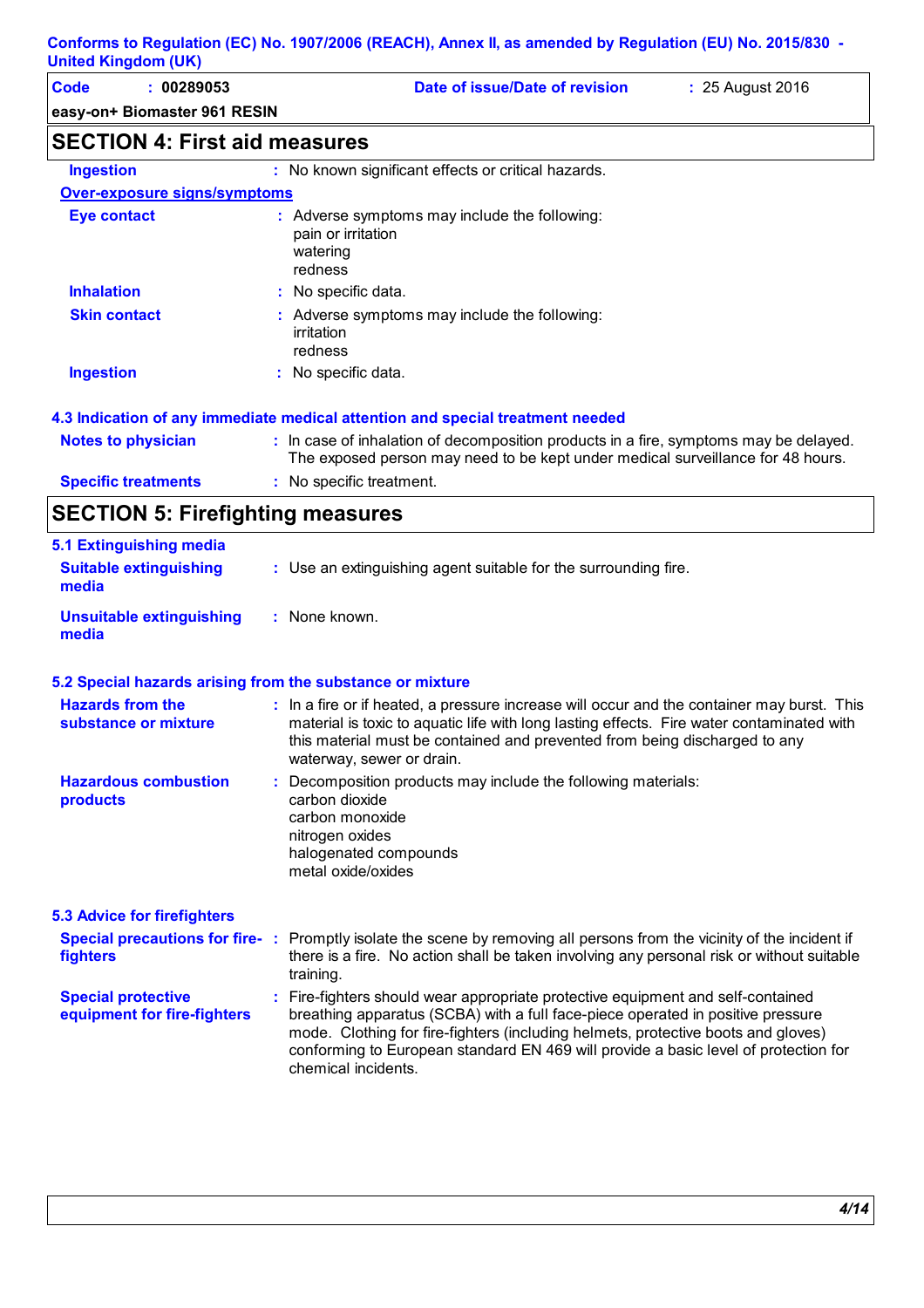**easy-on+ Biomaster 961 RESIN Code : 00289053 Date of issue/Date of revision :** 25 August 2016

### **SECTION 6: Accidental release measures**

|  |  |  | 6.1 Personal precautions, protective equipment and emergency procedures |  |
|--|--|--|-------------------------------------------------------------------------|--|
|  |  |  |                                                                         |  |

| For non-emergency<br>personnel                           | : No action shall be taken involving any personal risk or without suitable training.<br>Evacuate surrounding areas. Keep unnecessary and unprotected personnel from<br>entering. Do not touch or walk through spilt material. Avoid breathing vapour or mist.<br>Provide adequate ventilation. Wear appropriate respirator when ventilation is<br>inadequate. Put on appropriate personal protective equipment. |
|----------------------------------------------------------|-----------------------------------------------------------------------------------------------------------------------------------------------------------------------------------------------------------------------------------------------------------------------------------------------------------------------------------------------------------------------------------------------------------------|
| For emergency responders                                 | : If specialised clothing is required to deal with the spillage, take note of any<br>information in Section 8 on suitable and unsuitable materials. See also the<br>information in "For non-emergency personnel".                                                                                                                                                                                               |
| <b>6.2 Environmental</b><br><b>precautions</b>           | : Avoid dispersal of spilt material and runoff and contact with soil, waterways, drains<br>and sewers. Inform the relevant authorities if the product has caused environmental<br>pollution (sewers, waterways, soil or air). Water polluting material. May be harmful<br>to the environment if released in large quantities. Collect spillage.                                                                 |
| 6.3 Methods and material for containment and cleaning up |                                                                                                                                                                                                                                                                                                                                                                                                                 |
| <b>Small spill</b>                                       | : Stop leak if without risk. Move containers from spill area. Dilute with water and mop<br>up if water-soluble. Alternatively, or if water-insoluble, absorb with an inert dry<br>material and place in an appropriate waste disposal container. Dispose of via a<br>licensed waste disposal contractor.                                                                                                        |
|                                                          | $\bullet$ . The set of the set of the set of the set of the set of the set of the set of the set of the set of the set of the set of the set of the set of the set of the set of the set of the set of the set of the set of the s                                                                                                                                                                              |

| Large spill                   | : Stop leak if without risk. Move containers from spill area. Approach the release from<br>upwind. Prevent entry into sewers, water courses, basements or confined areas.<br>Wash spillages into an effluent treatment plant or proceed as follows. Contain and<br>collect spillage with non-combustible, absorbent material e.g. sand, earth, vermiculite<br>or diatomaceous earth and place in container for disposal according to local<br>regulations. Dispose of via a licensed waste disposal contractor. Contaminated<br>absorbent material may pose the same hazard as the spilt product. |
|-------------------------------|---------------------------------------------------------------------------------------------------------------------------------------------------------------------------------------------------------------------------------------------------------------------------------------------------------------------------------------------------------------------------------------------------------------------------------------------------------------------------------------------------------------------------------------------------------------------------------------------------|
| <b>6.4 Reference to other</b> | : See Section 1 for emergency contact information.                                                                                                                                                                                                                                                                                                                                                                                                                                                                                                                                                |

See Section 13 for additional waste treatment information.

See Section 8 for information on appropriate personal protective equipment.

## **SECTION 7: Handling and storage**

The information in this section contains generic advice and guidance. The list of Identified Uses in Section 1 should be consulted for any available use-specific information provided in the Exposure Scenario(s).

#### **7.1 Precautions for safe handling**

**sections**

| <b>Protective measures</b>                       | : Put on appropriate personal protective equipment (see Section 8). Eating, drinking<br>and smoking should be prohibited in areas where this material is handled, stored and<br>processed. Workers should wash hands and face before eating, drinking and<br>smoking. Remove contaminated clothing and protective equipment before entering<br>eating areas. Persons with a history of skin sensitization problems should not be<br>employed in any process in which this product is used. Do not get in eyes or on skin<br>or clothing. Do not ingest. Avoid breathing vapour or mist. Avoid release to the<br>environment. Refer to special instructions/safety data sheet. Keep in the original<br>container or an approved alternative made from a compatible material, kept tightly<br>closed when not in use. Empty containers retain product residue and can be<br>hazardous. Do not reuse container. |
|--------------------------------------------------|--------------------------------------------------------------------------------------------------------------------------------------------------------------------------------------------------------------------------------------------------------------------------------------------------------------------------------------------------------------------------------------------------------------------------------------------------------------------------------------------------------------------------------------------------------------------------------------------------------------------------------------------------------------------------------------------------------------------------------------------------------------------------------------------------------------------------------------------------------------------------------------------------------------|
| <b>Advice on general</b><br>occupational hygiene | : Eating, drinking and smoking should be prohibited in areas where this material is<br>handled, stored and processed. Workers should wash hands and face before eating,<br>drinking and smoking. Remove contaminated clothing and protective equipment<br>before entering eating areas. See also Section 8 for additional information on<br>hygiene measures.                                                                                                                                                                                                                                                                                                                                                                                                                                                                                                                                                |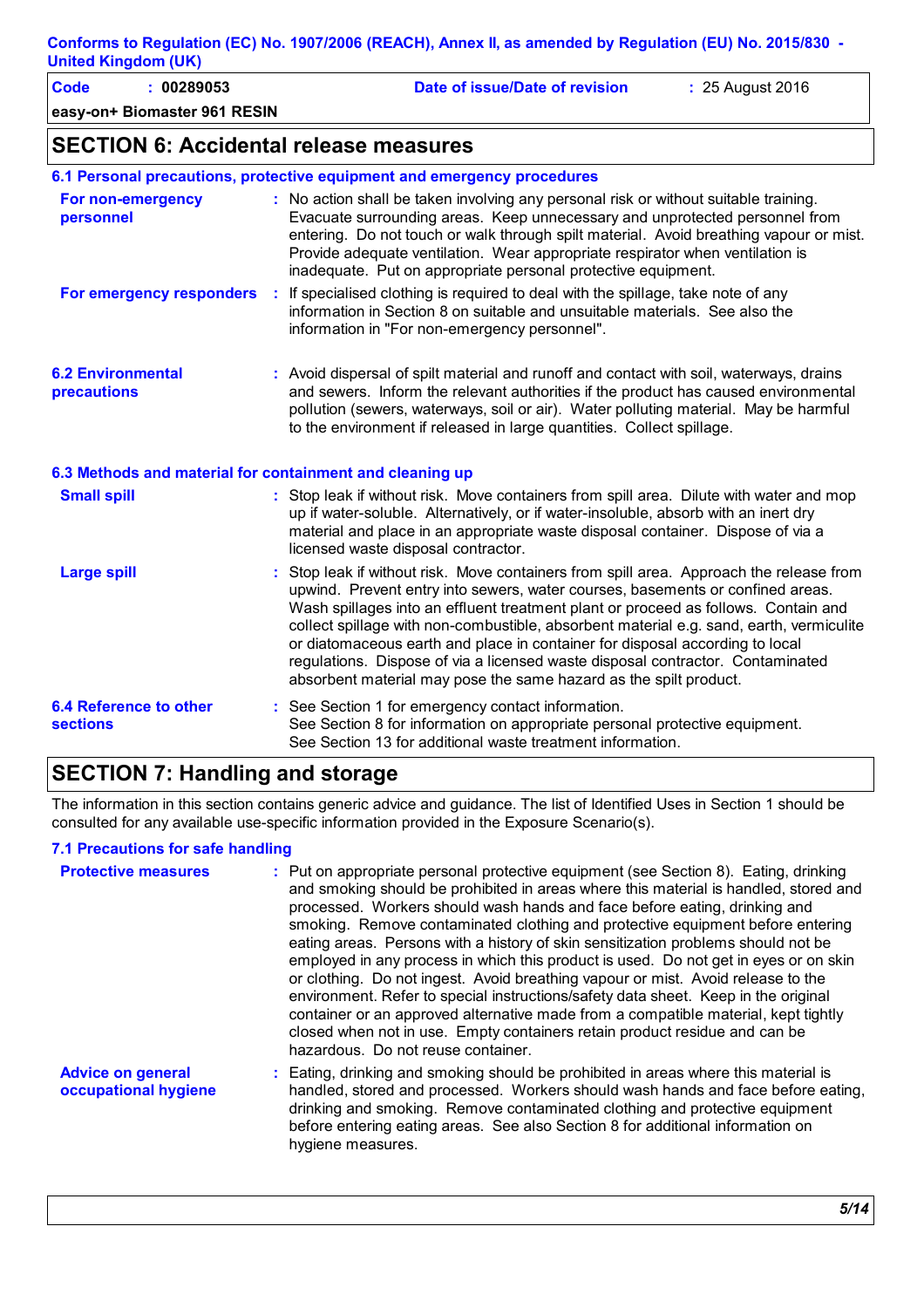| Code<br>: 00289053<br>easy-on+ Biomaster 961 RESIN                                   | Date of issue/Date of revision<br>: 25 August 2016                                                                                                                                                                                                                                                                                                                                                                                                                                                                                                                                 |
|--------------------------------------------------------------------------------------|------------------------------------------------------------------------------------------------------------------------------------------------------------------------------------------------------------------------------------------------------------------------------------------------------------------------------------------------------------------------------------------------------------------------------------------------------------------------------------------------------------------------------------------------------------------------------------|
| <b>SECTION 7: Handling and storage</b>                                               |                                                                                                                                                                                                                                                                                                                                                                                                                                                                                                                                                                                    |
| <b>7.2 Conditions for safe</b><br>storage, including any<br><b>incompatibilities</b> | : Storage temperature: 0 to $35^{\circ}$ C (32 to $95^{\circ}$ F). Store in accordance with local<br>regulations. Store in original container protected from direct sunlight in a dry, cool<br>and well-ventilated area, away from incompatible materials (see Section 10) and<br>food and drink. Keep container tightly closed and sealed until ready for use.<br>Containers that have been opened must be carefully resealed and kept upright to<br>prevent leakage. Do not store in unlabelled containers. Use appropriate<br>containment to avoid environmental contamination. |
| 7.3 Specific end use(s)                                                              |                                                                                                                                                                                                                                                                                                                                                                                                                                                                                                                                                                                    |
| <b>Recommendations</b>                                                               | $:$ Not available.                                                                                                                                                                                                                                                                                                                                                                                                                                                                                                                                                                 |
| Industrial sector specific<br><b>solutions</b>                                       | : Not available.                                                                                                                                                                                                                                                                                                                                                                                                                                                                                                                                                                   |

### **SECTION 8: Exposure controls/personal protection**

The information in this section contains generic advice and guidance. The list of Identified Uses in Section 1 should be consulted for any available use-specific information provided in the Exposure Scenario(s).

#### **8.1 Control parameters**

#### **Occupational exposure limits**

| <b>Product/ingredient name</b>                              | <b>Exposure limit values</b>                                                                                                                                                                                                                                                                                                                                                                                                                                                                                                                                                                                                                                                                                                                                                                                                                                                                                                                                                                                        |
|-------------------------------------------------------------|---------------------------------------------------------------------------------------------------------------------------------------------------------------------------------------------------------------------------------------------------------------------------------------------------------------------------------------------------------------------------------------------------------------------------------------------------------------------------------------------------------------------------------------------------------------------------------------------------------------------------------------------------------------------------------------------------------------------------------------------------------------------------------------------------------------------------------------------------------------------------------------------------------------------------------------------------------------------------------------------------------------------|
| toluene                                                     | EH40/2005 WELs (United Kingdom (UK), 12/2011). Absorbed<br>through skin.<br>STEL: 384 mg/m <sup>3</sup> 15 minutes.<br>STEL: 100 ppm 15 minutes.<br>TWA: 191 mg/m <sup>3</sup> 8 hours.<br>TWA: 50 ppm 8 hours.                                                                                                                                                                                                                                                                                                                                                                                                                                                                                                                                                                                                                                                                                                                                                                                                     |
| <b>Recommended monitoring</b><br>procedures<br>required.    | If this product contains ingredients with exposure limits, personal, workplace<br>atmosphere or biological monitoring may be required to determine the effectiveness<br>of the ventilation or other control measures and/or the necessity to use respiratory<br>protective equipment. Reference should be made to monitoring standards, such as<br>the following: European Standard EN 689 (Workplace atmospheres - Guidance for<br>the assessment of exposure by inhalation to chemical agents for comparison with<br>limit values and measurement strategy) European Standard EN 14042 (Workplace<br>atmospheres - Guide for the application and use of procedures for the assessment of<br>exposure to chemical and biological agents) European Standard EN 482<br>(Workplace atmospheres - General requirements for the performance of procedures<br>for the measurement of chemical agents) Reference to national guidance<br>documents for methods for the determination of hazardous substances will also be |
| <b>DNELS</b><br>DNELs - Not available.                      |                                                                                                                                                                                                                                                                                                                                                                                                                                                                                                                                                                                                                                                                                                                                                                                                                                                                                                                                                                                                                     |
| <b>PNECs</b><br>PNECs - Not available.                      |                                                                                                                                                                                                                                                                                                                                                                                                                                                                                                                                                                                                                                                                                                                                                                                                                                                                                                                                                                                                                     |
| <b>8.2 Exposure controls</b>                                |                                                                                                                                                                                                                                                                                                                                                                                                                                                                                                                                                                                                                                                                                                                                                                                                                                                                                                                                                                                                                     |
| <b>Appropriate engineering</b><br>controls<br>contaminants. | : Good general ventilation should be sufficient to control worker exposure to airborne                                                                                                                                                                                                                                                                                                                                                                                                                                                                                                                                                                                                                                                                                                                                                                                                                                                                                                                              |
| <b>Individual protection measures</b>                       |                                                                                                                                                                                                                                                                                                                                                                                                                                                                                                                                                                                                                                                                                                                                                                                                                                                                                                                                                                                                                     |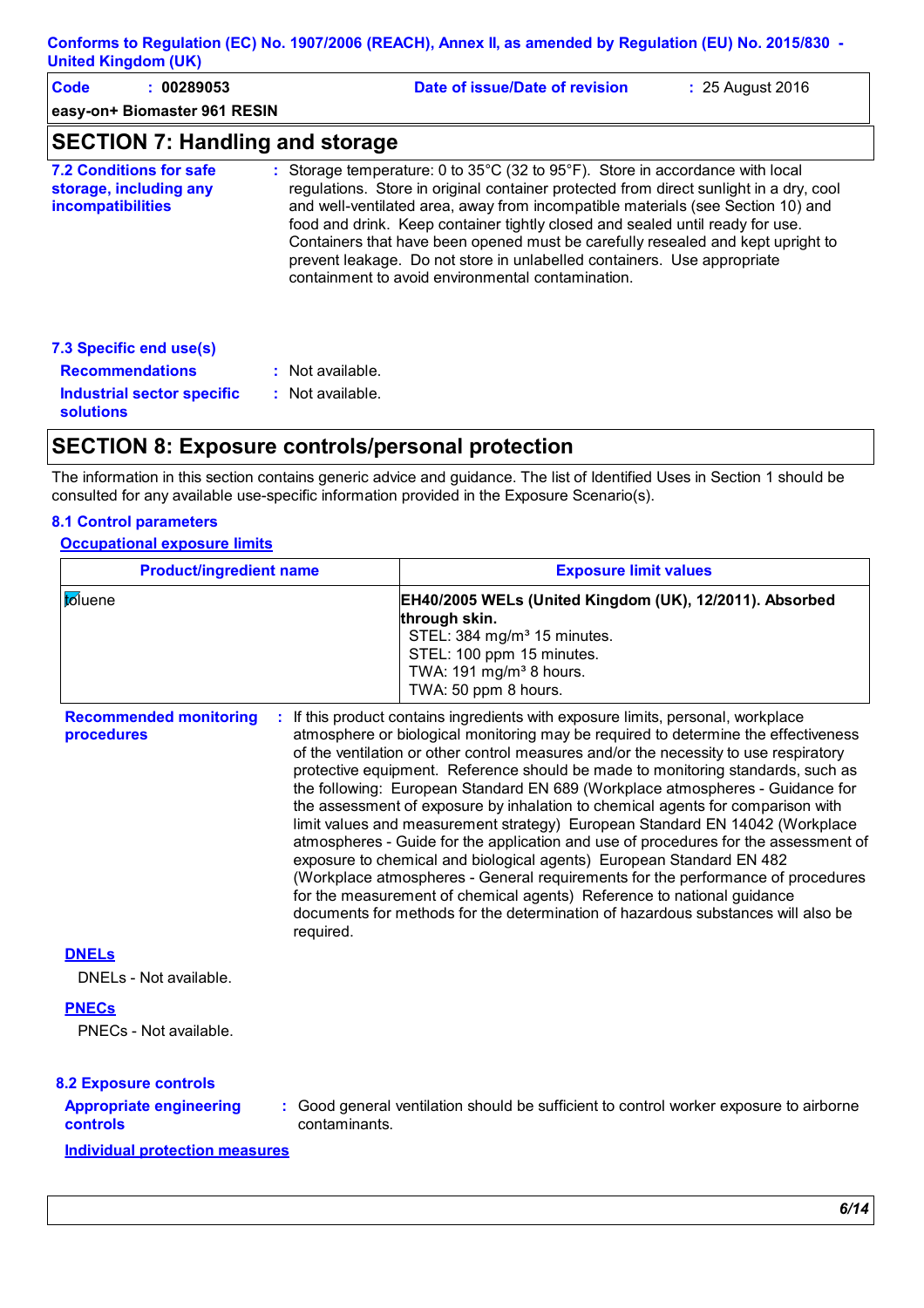| umeu ninguum (un)                                |                                                                                                                                                                                                                                                                                                                                                                                                                                                                                                                                                                                                                                                                                                                                                                                                                                                                                                                                                                                          |
|--------------------------------------------------|------------------------------------------------------------------------------------------------------------------------------------------------------------------------------------------------------------------------------------------------------------------------------------------------------------------------------------------------------------------------------------------------------------------------------------------------------------------------------------------------------------------------------------------------------------------------------------------------------------------------------------------------------------------------------------------------------------------------------------------------------------------------------------------------------------------------------------------------------------------------------------------------------------------------------------------------------------------------------------------|
| <b>Code</b><br>: 00289053                        | Date of issue/Date of revision<br>: 25 August 2016                                                                                                                                                                                                                                                                                                                                                                                                                                                                                                                                                                                                                                                                                                                                                                                                                                                                                                                                       |
| easy-on+ Biomaster 961 RESIN                     |                                                                                                                                                                                                                                                                                                                                                                                                                                                                                                                                                                                                                                                                                                                                                                                                                                                                                                                                                                                          |
|                                                  | <b>SECTION 8: Exposure controls/personal protection</b>                                                                                                                                                                                                                                                                                                                                                                                                                                                                                                                                                                                                                                                                                                                                                                                                                                                                                                                                  |
| <b>Hygiene measures</b>                          | : Wash hands, forearms and face thoroughly after handling chemical products, before<br>eating, smoking and using the lavatory and at the end of the working period.<br>Appropriate techniques should be used to remove potentially contaminated clothing.<br>Contaminated work clothing should not be allowed out of the workplace. Wash<br>contaminated clothing before reusing. Ensure that eyewash stations and safety<br>showers are close to the workstation location.                                                                                                                                                                                                                                                                                                                                                                                                                                                                                                              |
| <b>Eye/face protection</b>                       | : Chemical splash goggles.                                                                                                                                                                                                                                                                                                                                                                                                                                                                                                                                                                                                                                                                                                                                                                                                                                                                                                                                                               |
| <b>Skin protection</b>                           |                                                                                                                                                                                                                                                                                                                                                                                                                                                                                                                                                                                                                                                                                                                                                                                                                                                                                                                                                                                          |
| <b>Hand protection</b>                           | : Chemical-resistant, impervious gloves complying with an approved standard should<br>be worn at all times when handling chemical products if a risk assessment indicates<br>this is necessary. Considering the parameters specified by the glove manufacturer,<br>check during use that the gloves are still retaining their protective properties. It<br>should be noted that the time to breakthrough for any glove material may be<br>different for different glove manufacturers. In the case of mixtures, consisting of<br>several substances, the protection time of the gloves cannot be accurately estimated.<br>When prolonged or frequently repeated contact may occur, a glove with a protection<br>class of 6 (breakthrough time greater than 480 minutes according to EN 374) is<br>recommended. When only brief contact is expected, a glove with a protection class<br>of 2 or higher (breakthrough time greater than 30 minutes according to EN 374) is<br>recommended. |
| <b>Gloves</b>                                    | : <b>butyl</b> rubber                                                                                                                                                                                                                                                                                                                                                                                                                                                                                                                                                                                                                                                                                                                                                                                                                                                                                                                                                                    |
| <b>Body protection</b>                           | : Personal protective equipment for the body should be selected based on the task<br>being performed and the risks involved and should be approved by a specialist<br>before handling this product.                                                                                                                                                                                                                                                                                                                                                                                                                                                                                                                                                                                                                                                                                                                                                                                      |
| <b>Other skin protection</b>                     | Appropriate footwear and any additional skin protection measures should be<br>selected based on the task being performed and the risks involved and should be<br>approved by a specialist before handling this product.                                                                                                                                                                                                                                                                                                                                                                                                                                                                                                                                                                                                                                                                                                                                                                  |
| <b>Respiratory protection</b>                    | <b>Example 1</b> Respirator selection must be based on known or anticipated exposure levels, the<br>hazards of the product and the safe working limits of the selected respirator. If<br>workers are exposed to concentrations above the exposure limit, they must use<br>appropriate, certified respirators. Use a properly fitted, air-purifying or air-fed<br>respirator complying with an approved standard if a risk assessment indicates this is<br>necessary. Filter type: organic vapour (Type A) and particulate filter P3                                                                                                                                                                                                                                                                                                                                                                                                                                                      |
| <b>Environmental exposure</b><br><b>controls</b> | : Emissions from ventilation or work process equipment should be checked to ensure<br>they comply with the requirements of environmental protection legislation. In some<br>cases, fume scrubbers, filters or engineering modifications to the process equipment<br>will be necessary to reduce emissions to acceptable levels.                                                                                                                                                                                                                                                                                                                                                                                                                                                                                                                                                                                                                                                          |

## **SECTION 9: Physical and chemical properties**

| 9.1 Information on basic physical and chemical properties |                                   |
|-----------------------------------------------------------|-----------------------------------|
| <b>Appearance</b>                                         |                                   |
| <b>Physical state</b>                                     | : Liguid.                         |
| <b>Colour</b>                                             | $:$ Not available.                |
| Odour                                                     | : Aromatic.                       |
| <b>Odour threshold</b>                                    | $\pm$ Not available.              |
| рH                                                        | $:$ Not available.                |
| <b>Melting point/freezing point</b>                       | $:$ Not available.                |
| Initial boiling point and boiling<br>range                | : $>37.78^{\circ}$ C              |
| <b>Flash point</b>                                        | Closed cup: Not applicable.<br>t. |
| <b>Evaporation rate</b>                                   | $:$ Not available.                |
|                                                           |                                   |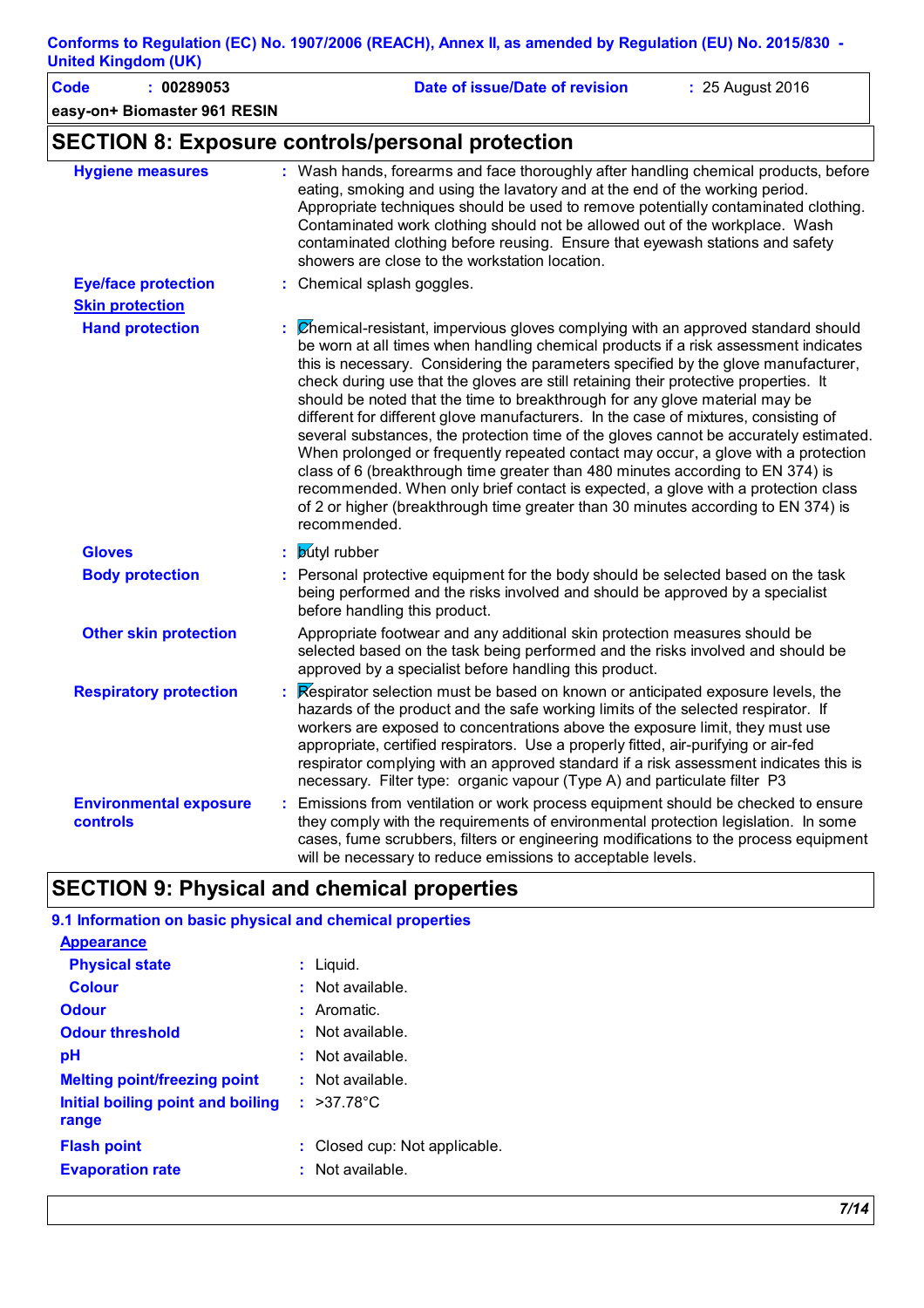| Code | 00289053                     | Date of issue/Date of revision | 25 August 2016 |
|------|------------------------------|--------------------------------|----------------|
|      | easy-on+ Biomaster 961 RESIN |                                |                |

## **SECTION 9: Physical and chemical properties**

| <b>Material supports combustion.</b>                               | $:$ Yes.                                            |
|--------------------------------------------------------------------|-----------------------------------------------------|
| <b>Flammability (solid, gas)</b>                                   | $:$ Not available.                                  |
| <b>Upper/lower flammability or</b><br>explosive limits             | : Lower: $0.99\%$<br>Upper: 7.07%                   |
| <b>Relative density</b>                                            | : 1.12                                              |
| <b>Solubility(ies)</b>                                             | : Insoluble in the following materials: cold water. |
| <b>Partition coefficient: n-octanol/ : Not available.</b><br>water |                                                     |
| <b>Auto-ignition temperature</b>                                   | : Mot available.                                    |
| <b>Decomposition temperature</b>                                   | $:$ Not available.                                  |
| <b>Explosive properties</b>                                        | $:$ Not available.                                  |
| <b>Oxidising properties</b>                                        | : Not available.                                    |

#### **9.2 Other information**

No additional information.

| <b>SECTION 10: Stability and reactivity</b>       |  |                                                                                                                                     |
|---------------------------------------------------|--|-------------------------------------------------------------------------------------------------------------------------------------|
| <b>10.1 Reactivity</b>                            |  | : No specific test data related to reactivity available for this product or its ingredients.                                        |
| <b>10.2 Chemical stability</b>                    |  | : The product is stable.                                                                                                            |
| <b>10.3 Possibility of</b><br>hazardous reactions |  | : Under normal conditions of storage and use, hazardous reactions will not occur.                                                   |
| <b>10.4 Conditions to avoid</b>                   |  | : When exposed to high temperatures may produce hazardous decomposition<br>products.                                                |
|                                                   |  | Refer to protective measures listed in sections 7 and 8.                                                                            |
| 10.5 Incompatible materials                       |  | : Keep away from the following materials to prevent strong exothermic reactions:<br>oxidising agents, strong alkalis, strong acids. |
| <b>10.6 Hazardous</b><br>decomposition products   |  | : Decomposition products may include the following materials: carbon monoxide,<br>carbon dioxide, smoke, oxides of nitrogen.        |

## **SECTION 11: Toxicological information**

#### **11.1 Information on toxicological effects**

#### **Acute toxicity**

| <b>Product/ingredient name</b>                                  | <b>Result</b>                                                                              | <b>Species</b>              | <b>Dose</b>                                               | <b>Exposure</b>                                |
|-----------------------------------------------------------------|--------------------------------------------------------------------------------------------|-----------------------------|-----------------------------------------------------------|------------------------------------------------|
| $\mathsf{b}$ is(1,2,2,6,6-pentamethyl-<br>4-piperidyl) sebacate | LD50 Oral                                                                                  | Rat                         | $3.125$ g/kg                                              |                                                |
| methyl 1,2,2,6,<br>6-pentamethyl-4-piperidyl<br>sebacate        | LD50 Oral                                                                                  | Rat                         | 3.125 g/kg                                                |                                                |
| toluene                                                         | <b>LC50 Inhalation Vapour</b><br><b>LC50 Inhalation Vapour</b><br>LD50 Dermal<br>LD50 Oral | Rat<br>Rat<br>Rabbit<br>Rat | 49 g/m <sup>3</sup><br>8000 ppm<br>8.39 g/kg<br>636 mg/kg | 4 hours<br>4 hours<br>$\overline{\phantom{0}}$ |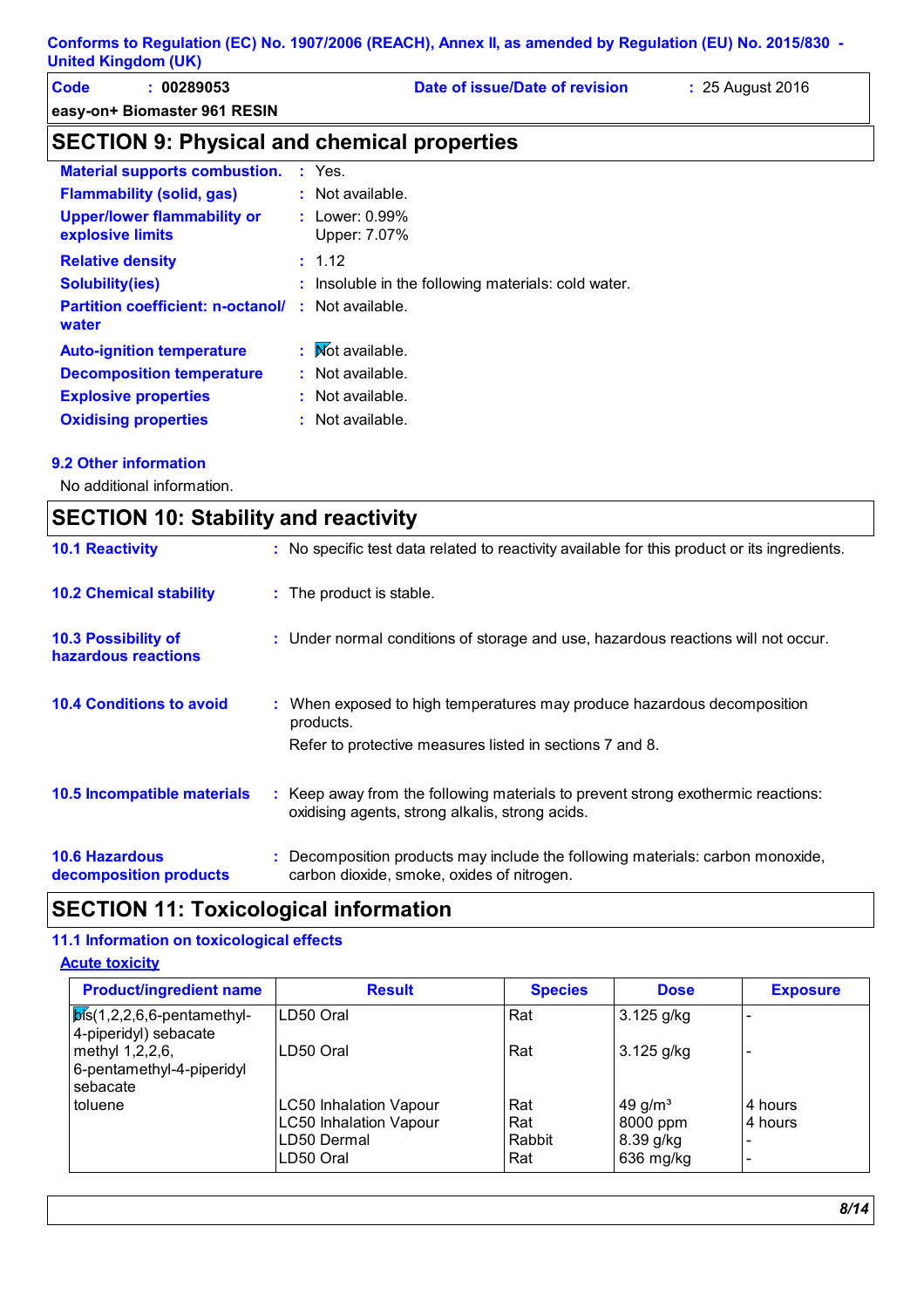| Code | 00289053                     | Date of issue/Date of revision | : 25 August 2016 |
|------|------------------------------|--------------------------------|------------------|
|      | easy-on+ Biomaster 961 RESIN |                                |                  |

## **SECTION 11: Toxicological information**

**Conclusion/Summary :** Not available.

| Conclusion/Summary                                      | : Not available.   |                  |
|---------------------------------------------------------|--------------------|------------------|
| <b>Acute toxicity estimates</b>                         |                    |                  |
|                                                         | <b>Route</b>       | <b>ATE value</b> |
| Not available.                                          |                    |                  |
| <b>Irritation/Corrosion</b>                             |                    |                  |
| <b>Conclusion/Summary</b>                               | : Not available.   |                  |
| <b>Sensitisation</b>                                    |                    |                  |
| <b>Conclusion/Summary</b>                               | $:$ Not available. |                  |
| <b>Mutagenicity</b>                                     |                    |                  |
| <b>Conclusion/Summary</b>                               | $:$ Not available. |                  |
| <b>Carcinogenicity</b>                                  |                    |                  |
| <b>Conclusion/Summary</b>                               | : Not available.   |                  |
| <b>Reproductive toxicity</b>                            |                    |                  |
| <b>Conclusion/Summary</b>                               | $:$ Not available. |                  |
| <b>Teratogenicity</b>                                   |                    |                  |
| <b>Conclusion/Summary</b>                               | : Not available.   |                  |
| <b>Specific target organ toxicity (single exposure)</b> |                    |                  |

| <b>Product/ingredient name</b> | <b>Category</b> | <b>Route of</b><br>exposure | <b>Target organs</b> |
|--------------------------------|-----------------|-----------------------------|----------------------|
| <i>I</i> toluene               | Category 3      | Not applicable.             | Narcotic effects     |

**Specific target organ toxicity (repeated exposure)**

| <b>Product/ingredient name</b> | <b>Category</b> | <b>Route of</b><br>exposure | <b>Target organs</b> |
|--------------------------------|-----------------|-----------------------------|----------------------|
| <b>Itoluene</b>                | Category 2      | Not determined              | Not determined       |

**Aspiration hazard**

| <b>Product/ingredient name</b>                     |                                                                                            | <b>Result</b>                                                  |  |  |
|----------------------------------------------------|--------------------------------------------------------------------------------------------|----------------------------------------------------------------|--|--|
| toluene                                            |                                                                                            | <b>ASPIRATION HAZARD - Category 1</b>                          |  |  |
| <b>Information on likely</b><br>routes of exposure | : Not available.                                                                           |                                                                |  |  |
| <b>Potential acute health effects</b>              |                                                                                            |                                                                |  |  |
| <b>Inhalation</b>                                  | : No known significant effects or critical hazards.                                        |                                                                |  |  |
| <b>Ingestion</b>                                   | : No known significant effects or critical hazards.                                        |                                                                |  |  |
| <b>Skin contact</b>                                |                                                                                            | : Causes skin irritation. May cause an allergic skin reaction. |  |  |
| <b>Eye contact</b>                                 |                                                                                            | : Causes serious eye irritation.                               |  |  |
|                                                    | <b>Symptoms related to the physical, chemical and toxicological characteristics</b>        |                                                                |  |  |
| <b>Inhalation</b>                                  | : No specific data.                                                                        |                                                                |  |  |
| <b>Ingestion</b>                                   | : No specific data.                                                                        |                                                                |  |  |
| <b>Skin contact</b>                                | irritation<br>redness                                                                      | : Adverse symptoms may include the following:                  |  |  |
| <b>Eye contact</b>                                 | : Adverse symptoms may include the following:<br>pain or irritation<br>watering<br>redness |                                                                |  |  |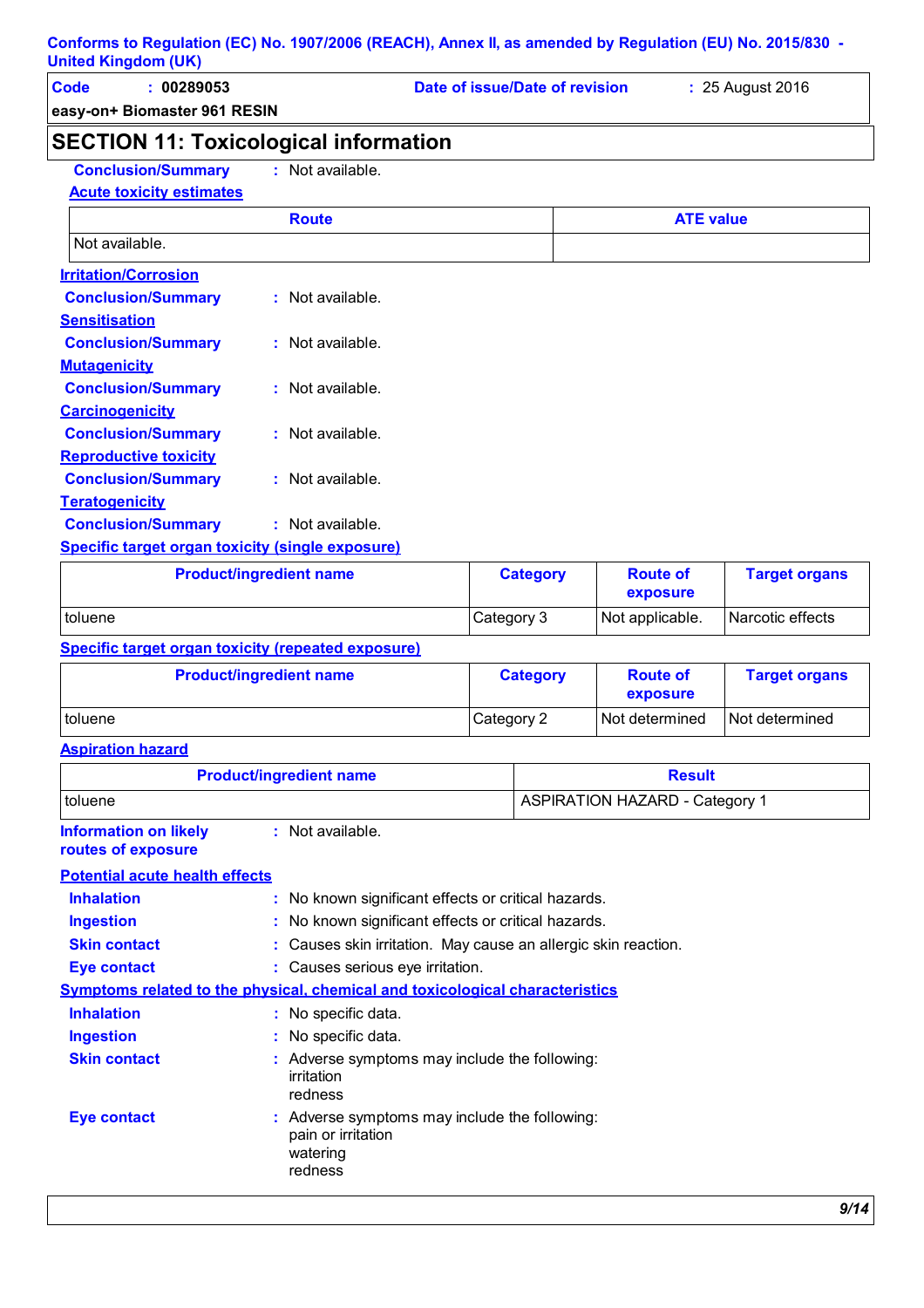| Code | 00289053                     | Date of issue/Date of revision | : 25 August 2016 |
|------|------------------------------|--------------------------------|------------------|
|      | easy-on+ Biomaster 961 RESIN |                                |                  |

## **SECTION 11: Toxicological information**

|                                                   | Delayed and immediate effects as well as chronic effects from short and long-term exposure               |
|---------------------------------------------------|----------------------------------------------------------------------------------------------------------|
| <b>Short term exposure</b>                        |                                                                                                          |
| <b>Potential immediate</b><br>effects             | : Not available.                                                                                         |
| <b>Potential delayed effects : Not available.</b> |                                                                                                          |
| <b>Long term exposure</b>                         |                                                                                                          |
| <b>Potential immediate</b><br>effects             | $:$ Not available.                                                                                       |
| <b>Potential delayed effects : Not available.</b> |                                                                                                          |
| <b>Potential chronic health effects</b>           |                                                                                                          |
| Not available.                                    |                                                                                                          |
| <b>Conclusion/Summary</b>                         | $:$ Not available.                                                                                       |
| <b>General</b>                                    | : Once sensitized, a severe allergic reaction may occur when subsequently exposed to<br>very low levels. |
| <b>Carcinogenicity</b>                            | : No known significant effects or critical hazards.                                                      |
| <b>Mutagenicity</b>                               | : No known significant effects or critical hazards.                                                      |
| <b>Teratogenicity</b>                             | : No known significant effects or critical hazards.                                                      |
| <b>Developmental effects</b>                      | : No known significant effects or critical hazards.                                                      |
| <b>Fertility effects</b>                          | : No known significant effects or critical hazards.                                                      |
| <b>Other information</b>                          | : Not available.                                                                                         |
|                                                   |                                                                                                          |

There are no data available on the mixture itself. The mixture has been assessed following the conventional method of the CLP Regulation (EC) No 1272/2008 and is classified for toxicological properties accordingly. See Sections 2 and 3 for details.

Exposure to component solvent vapour concentrations in excess of the stated occupational exposure limit may result in adverse health effects such as mucous membrane and respiratory system irritation and adverse effects on the kidneys, liver and central nervous system. Symptoms and signs include headache, dizziness, fatigue, muscular weakness, drowsiness and, in extreme cases, loss of consciousness.

Solvents may cause some of the above effects by absorption through the skin. Repeated or prolonged contact with the mixture may cause removal of natural fat from the skin, resulting in non-allergic contact dermatitis and absorption through the skin.

If splashed in the eyes, the liquid may cause irritation and reversible damage.

Ingestion may cause nausea, diarrhea and vomiting.

This takes into account, where known, delayed and immediate effects and also chronic effects of components from short-term and long-term exposure by oral, inhalation and dermal routes of exposure and eye contact.

Contains 4,4'-Isopropylidenedicyclohexanol, oligomeric reaction products with 1-chloro-2,3-epoxypropane, bis(1,2,2,6, 6-pentamethyl-4-piperidyl) sebacate, methyl 1,2,2,6,6-pentamethyl-4-piperidyl sebacate. May produce an allergic reaction.

## **SECTION 12: Ecological information**

#### **12.1 Toxicity**

**Conclusion/Summary :** Not available.

#### **12.2 Persistence and degradability**

**Conclusion/Summary :** Not available.

| <b>Product/ingredient name</b> | <b>Aquatic half-life</b> | <b>Photolysis</b> | Biodegradability |
|--------------------------------|--------------------------|-------------------|------------------|
| toluene                        |                          |                   | Readily          |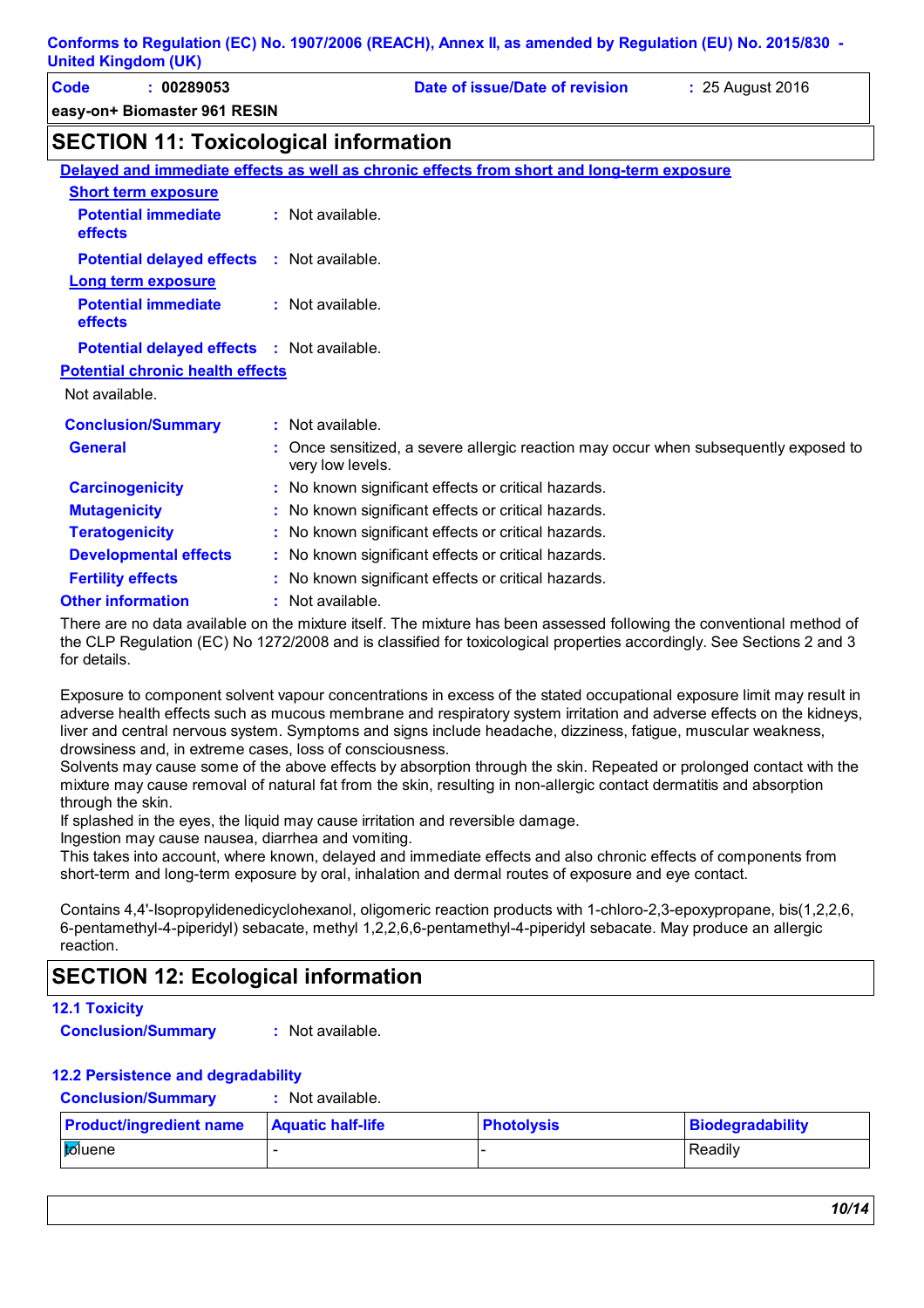| Code | 00289053 | Date of issue/Date of revision | : 25 August 2016 |
|------|----------|--------------------------------|------------------|
|      |          |                                |                  |

**easy-on+ Biomaster 961 RESIN**

## **SECTION 12: Ecological information**

#### **12.3 Bioaccumulative potential**

| <b>Product/ingredient name</b> | $\blacksquare$ Loq $\mathsf{P}_{\mathsf{ow}}$ | <b>BCF</b> | <b>Potential</b> |
|--------------------------------|-----------------------------------------------|------------|------------------|
| l <mark>to</mark> luene        | $\overline{z}$<br>ں ، ۔ ک                     | 8.32       | low              |

| <b>12.4 Mobility in soil</b>                            |                  |
|---------------------------------------------------------|------------------|
| <b>Soil/water partition</b><br><b>coefficient (Koc)</b> | : Not available. |
| <b>Mobility</b>                                         | : Not available. |
| 12 E Peculto of DPT and vPvP accoroment                 |                  |

#### **12.5 Results of PBT and vPvB assessment**

- **PBT :** Not applicable. **vPvB :** Not applicable.
- **12.6 Other adverse effects** : No known significant effects or critical hazards.

### **SECTION 13: Disposal considerations**

The information in this section contains generic advice and guidance. The list of Identified Uses in Section 1 should be consulted for any available use-specific information provided in the Exposure Scenario(s).

#### **13.1 Waste treatment methods**

| <b>Product</b>             |                                                                                                                                                                                                                                                                                                                                                                                                                                                                                                                                                     |
|----------------------------|-----------------------------------------------------------------------------------------------------------------------------------------------------------------------------------------------------------------------------------------------------------------------------------------------------------------------------------------------------------------------------------------------------------------------------------------------------------------------------------------------------------------------------------------------------|
| <b>Methods of disposal</b> | : The generation of waste should be avoided or minimised wherever possible.<br>Disposal of this product, solutions and any by-products should at all times comply<br>with the requirements of environmental protection and waste disposal legislation and<br>any regional local authority requirements. Dispose of surplus and non-recyclable<br>products via a licensed waste disposal contractor. Waste should not be disposed of<br>untreated to the sewer unless fully compliant with the requirements of all authorities<br>with jurisdiction. |
| <b>Hazardous waste</b>     | : Yes.                                                                                                                                                                                                                                                                                                                                                                                                                                                                                                                                              |

#### **European waste catalogue (EWC)**

| <b>Waste code</b>          | <b>Waste designation</b>                                                                                                                                                                                 |
|----------------------------|----------------------------------------------------------------------------------------------------------------------------------------------------------------------------------------------------------|
| 08 01 11*                  | waste paint and varnish containing organic solvents or other hazardous substances                                                                                                                        |
| <b>Packaging</b>           |                                                                                                                                                                                                          |
| <b>Methods of disposal</b> | : The generation of waste should be avoided or minimised wherever possible. Waste<br>packaging should be recycled. Incineration or landfill should only be considered<br>when recycling is not feasible. |

| <b>Type of packaging</b>   |          | European waste catalogue (EWC)                                                                                                                                                                                                                                                                                                               |
|----------------------------|----------|----------------------------------------------------------------------------------------------------------------------------------------------------------------------------------------------------------------------------------------------------------------------------------------------------------------------------------------------|
| l Container                | 15 01 06 | mixed packaging                                                                                                                                                                                                                                                                                                                              |
| <b>Special precautions</b> |          | : This material and its container must be disposed of in a safe way. Care should be<br>taken when handling emptied containers that have not been cleaned or rinsed out.<br>Empty containers or liners may retain some product residues. Avoid dispersal of<br>spilt material and runoff and contact with soil, waterways, drains and sewers. |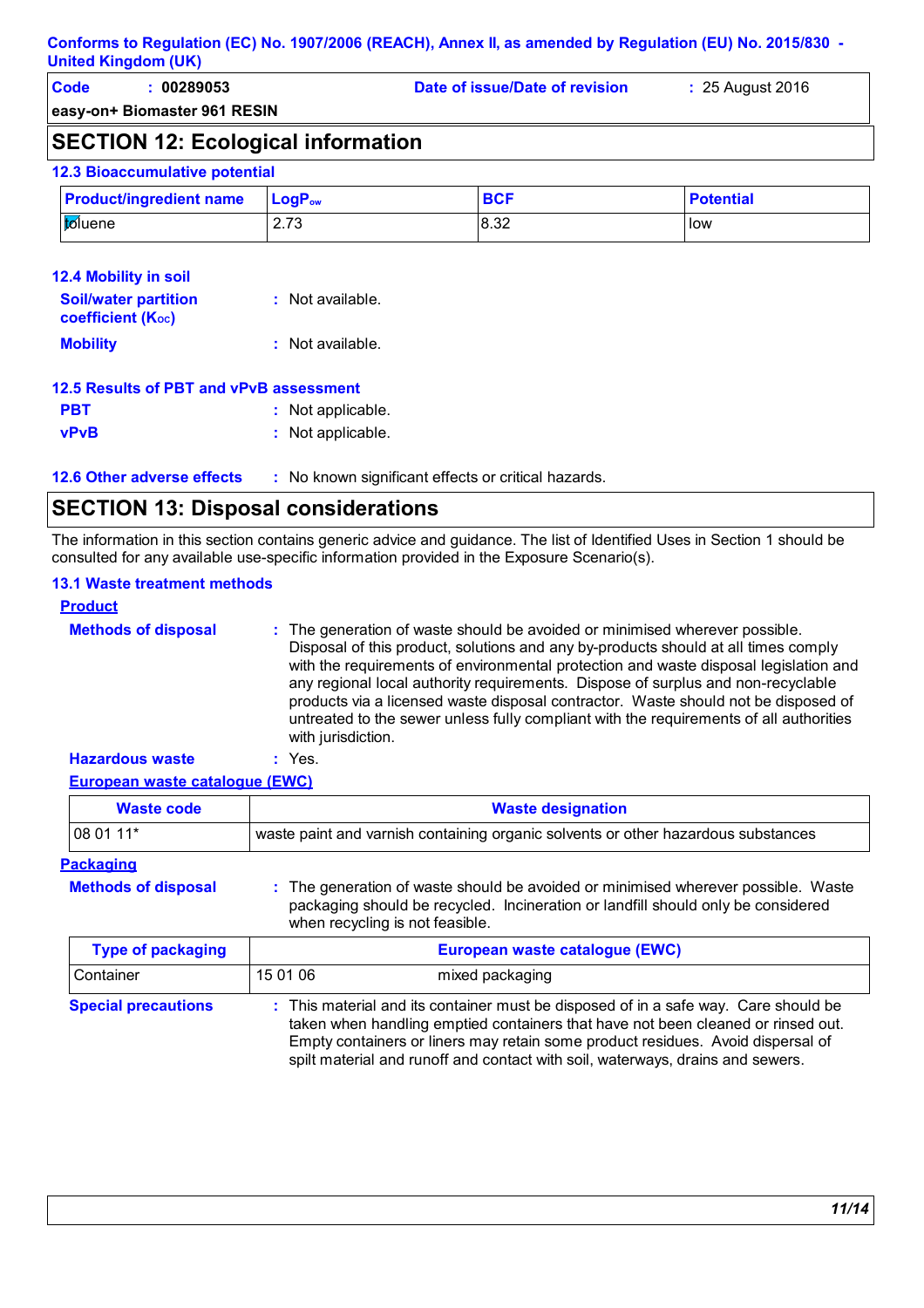| Conforms to Regulation (EC) No. 1907/2006 (REACH), Annex II, as amended by Regulation (EU) No. 2015/830 - |  |  |
|-----------------------------------------------------------------------------------------------------------|--|--|
| <b>United Kingdom (UK)</b>                                                                                |  |  |

**easy-on+ Biomaster 961 RESIN**

**Code : 00289053 Date of issue/Date of revision :** 25 August 2016

## **14. Transport information**

|                                                                                                                                             | <b>ADR/RID</b>                                                                                                                                                            | <b>ADN</b>                                                                                                                                                                  | <b>IMDG</b>                                                                                                                                                                 | <b>IATA</b>                                                                                                                                                                 |
|---------------------------------------------------------------------------------------------------------------------------------------------|---------------------------------------------------------------------------------------------------------------------------------------------------------------------------|-----------------------------------------------------------------------------------------------------------------------------------------------------------------------------|-----------------------------------------------------------------------------------------------------------------------------------------------------------------------------|-----------------------------------------------------------------------------------------------------------------------------------------------------------------------------|
| 14.1 UN number                                                                                                                              | <b>UN3082</b>                                                                                                                                                             | <b>UN3082</b>                                                                                                                                                               | <b>UN3082</b>                                                                                                                                                               | <b>UN3082</b>                                                                                                                                                               |
| <b>ENVIRONMENTALLY</b><br>14.2 UN proper<br><b>HAZARDOUS</b><br>shipping name<br><b>HAZARDOUS</b><br>SUBSTANCE, LIQUID,<br>N.O.S.<br>N.O.S. |                                                                                                                                                                           | <b>ENVIRONMENTALLY</b><br>SUBSTANCE, LIQUID,                                                                                                                                | ENVIRONMENTALLY<br><b>HAZARDOUS</b><br>SUBSTANCE, LIQUID,<br>N.O.S.                                                                                                         | <b>ENVIRONMENTALLY</b><br><b>HAZARDOUS</b><br>SUBSTANCE, LIQUID,<br>N.O.S.                                                                                                  |
|                                                                                                                                             | (4.4'<br>Isopropylidenedicyclohexanol<br>oligomeric reaction<br>products with 1-chloro-<br>2,3-epoxypropane, bis<br>(1,2,2,6,<br>6-pentamethyl-<br>4-piperidyl) sebacate) | (4, 4'<br>Isopropylidenedicyclohexanol,<br>oligomeric reaction<br>products with 1-chloro-<br>2,3-epoxypropane, bis<br>(1,2,2,6,<br>6-pentamethyl-<br>4-piperidyl) sebacate) | (4, 4'<br>Isopropylidenedicyclohexanol,<br>oligomeric reaction<br>products with 1-chloro-<br>2,3-epoxypropane, bis<br>(1,2,2,6,<br>6-pentamethyl-<br>4-piperidyl) sebacate) | (4, 4'<br>Isopropylidenedicyclohexanol,<br>oligomeric reaction<br>products with 1-chloro-<br>2,3-epoxypropane, bis<br>(1,2,2,6,<br>6-pentamethyl-<br>4-piperidyl) sebacate) |
| <b>14.3 Transport</b><br>hazard class(es)                                                                                                   | 9                                                                                                                                                                         | 9                                                                                                                                                                           | 9                                                                                                                                                                           | 9                                                                                                                                                                           |
| <b>14.4 Packing group</b>                                                                                                                   | Ш                                                                                                                                                                         | Ш                                                                                                                                                                           | Ш                                                                                                                                                                           | Ш                                                                                                                                                                           |
| 14.5<br><b>Environmental</b><br>hazards                                                                                                     | Yes.                                                                                                                                                                      | Yes.                                                                                                                                                                        | Yes.                                                                                                                                                                        | Yes.                                                                                                                                                                        |
| <b>Marine pollutant</b><br><b>substances</b>                                                                                                | Not applicable.                                                                                                                                                           | Not applicable.                                                                                                                                                             | (4, 4'<br>Isopropylidenedicyclohexanol,<br>oligomeric reaction<br>products with 1-chloro-<br>2,3-epoxypropane, bis<br>(1,2,2,6,<br>6-pentamethyl-<br>4-piperidyl) sebacate) | Not applicable.                                                                                                                                                             |

#### **Additional information**

| <b>ADR/RID</b>     | : This product is not regulated as a dangerous good when transported in sizes of $\leq 5$ L or $\leq 5$ kg,<br>provided the packagings meet the general provisions of 4.1.1.1, 4.1.1.2 and 4.1.1.4 to 4.1.1.8.                                                                                                                 |
|--------------------|--------------------------------------------------------------------------------------------------------------------------------------------------------------------------------------------------------------------------------------------------------------------------------------------------------------------------------|
| <b>Tunnel code</b> | : (E)                                                                                                                                                                                                                                                                                                                          |
| <b>ADN</b>         | : This product is not regulated as a dangerous good when transported in sizes of $\leq 5$ L or $\leq 5$ kg,<br>provided the packagings meet the general provisions of 4.1.1.1, 4.1.1.2 and 4.1.1.4 to 4.1.1.8. The<br>product is only regulated as an environmentally hazardous substance when transported in tank<br>vessels. |
| <b>IMDG</b>        | : This product is not regulated as a dangerous good when transported in sizes of $\leq 5$ L or $\leq 5$ kg,<br>provided the packagings meet the general provisions of 4.1.1.1, 4.1.1.2 and 4.1.1.4 to 4.1.1.8.                                                                                                                 |
| <b>IATA</b>        | : This product is not regulated as a dangerous good when transported in sizes of $\leq 5$ L or $\leq 5$ kg,<br>provided the packagings meet the general provisions of 5.0.2.4.1, 5.0.2.6.1.1 and 5.0.2.8.                                                                                                                      |
|                    | <b>Special processions for user</b> : <b>Transport within user's promises:</b> always transport in elocad containers that are                                                                                                                                                                                                  |

**Special precautions for user Transport within user's premises:** always transport in closed containers that are **:** upright and secure. Ensure that persons transporting the product know what to do in the event of an accident or spillage.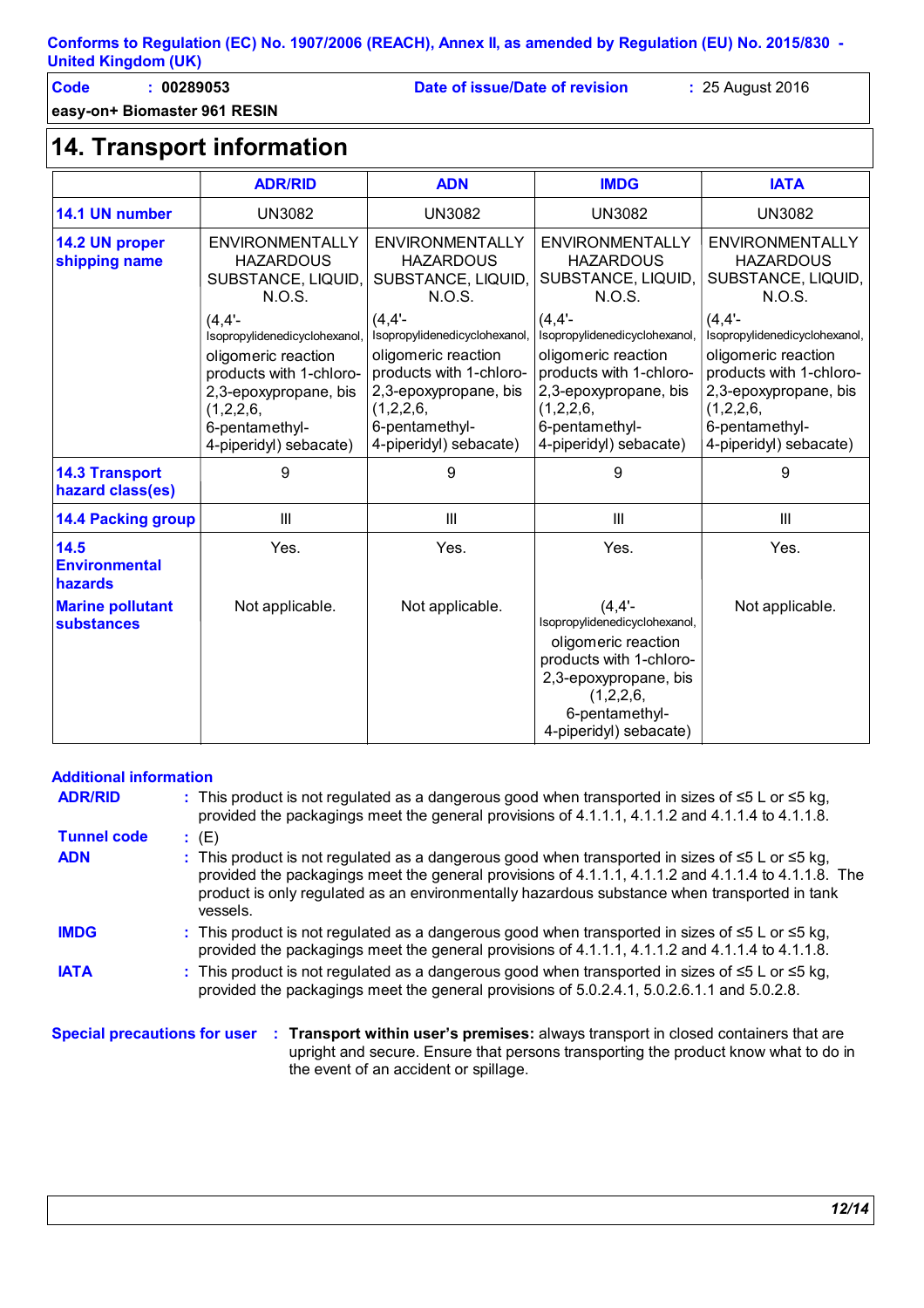| Code | 00289053                     | Date of issue/Date of revision | : 25 August 2016 |
|------|------------------------------|--------------------------------|------------------|
|      | easy-on+ Biomaster 961 RESIN |                                |                  |

### **SECTION 15: Regulatory information**

**15.1 Safety, health and environmental regulations/legislation specific for the substance or mixture EU Regulation (EC) No. 1907/2006 (REACH)**

#### **Annex XIV - List of substances subject to authorisation**

#### **Annex XIV**

None of the components are listed.

**Substances of very high concern**

None of the components are listed.

**Annex XVII - Restrictions on the manufacture, placing on the market and use of certain dangerous substances, mixtures and articles** : Not applicable.

#### **Other EU regulations**

| <b>Product/ingredient name Carcinogenic</b> | <b>effects</b> | <b>Mutagenic effects</b> | <b>Developmental</b><br><b>effects</b> | <b>Fertility effects</b> |
|---------------------------------------------|----------------|--------------------------|----------------------------------------|--------------------------|
| toluene                                     |                |                          | Repr. 2, H361d<br>(Unborn child)       |                          |

#### **Seveso Directive**

This product is controlled under the Seveso Directive.

| <b>Danger criteria</b>                                                                              |  |
|-----------------------------------------------------------------------------------------------------|--|
| <b>Category</b>                                                                                     |  |
| $\mathbb{E}$ ?: Hazardous to the aquatic environment - Chronic 2<br>C9ii: Toxic for the environment |  |

**15.2 Chemical safety** 

**:** No Chemical Safety Assessment has been carried out.

**assessment**

**SECTION 16: Other information**

 $\nabla$  Indicates information that has changed from previously issued version.

| <b>Abbreviations and acronyms : ATE = Acute Toxicity Estimate</b> |                                                                               |
|-------------------------------------------------------------------|-------------------------------------------------------------------------------|
|                                                                   | CLP = Classification, Labelling and Packaging Regulation [Regulation (EC) No. |
|                                                                   | 1272/20081                                                                    |
|                                                                   | DNEL = Derived No Effect Level                                                |
|                                                                   | EUH statement = CLP-specific Hazard statement                                 |
|                                                                   | PNEC = Predicted No Effect Concentration                                      |
|                                                                   | <b>RRN = REACH Registration Number</b>                                        |

#### **Procedure used to derive the classification according to Regulation (EC) No. 1272/2008 [CLP/GHS]**

| <b>Classification</b>   | <b>Justification</b>      |
|-------------------------|---------------------------|
| Skin Irrit. 2, H315     | ICalculation method       |
| Eye Irrit. 2, H319      | <b>Calculation method</b> |
| Skin Sens. 1, H317      | <b>Calculation method</b> |
| Aquatic Chronic 2, H411 | <b>Calculation method</b> |

#### **Full text of abbreviated H statements**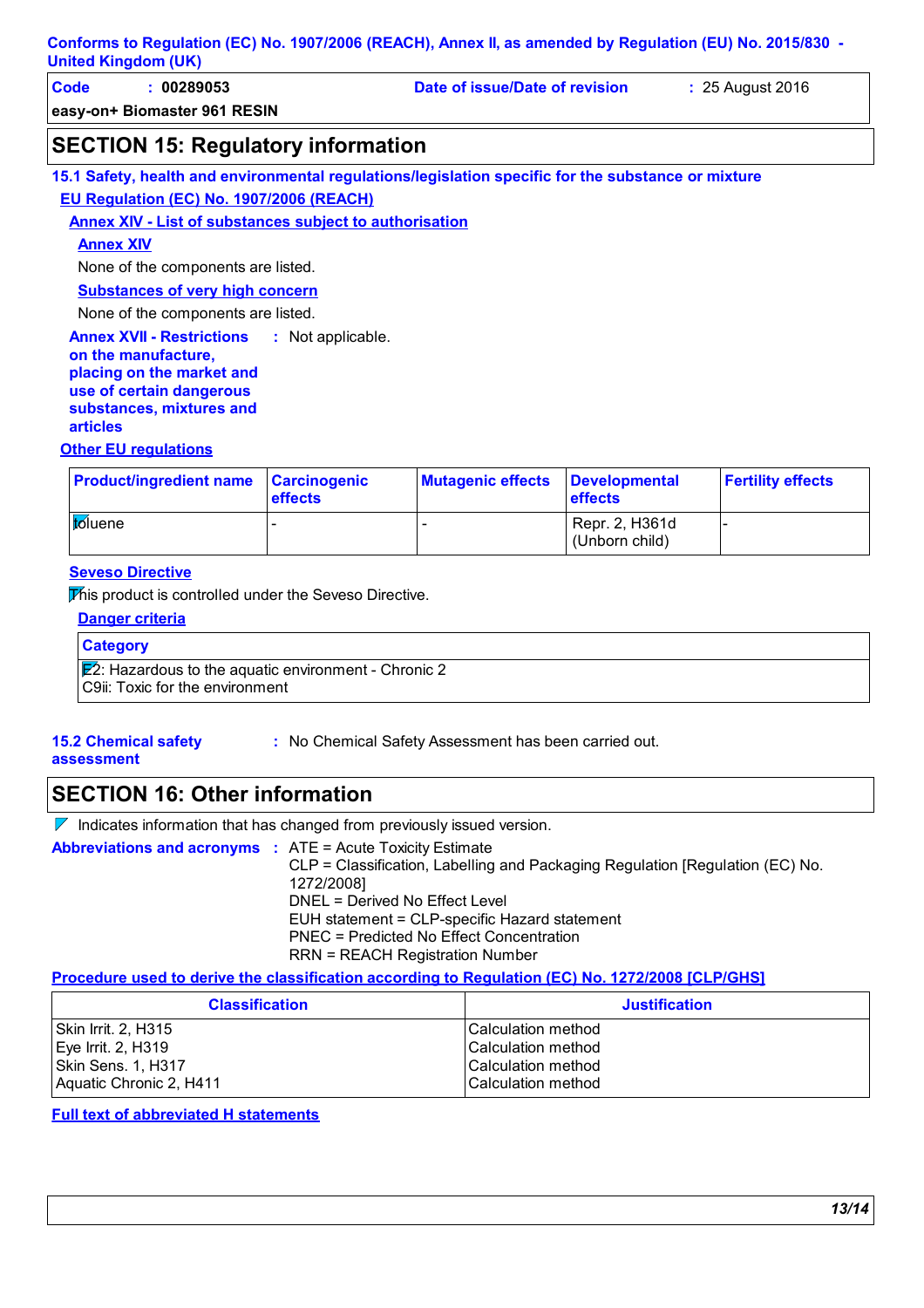| United Kingdom (UK)                           |                    |                                                          |
|-----------------------------------------------|--------------------|----------------------------------------------------------|
| <b>Code</b><br>: 00289053                     |                    | Date of issue/Date of revision<br>: 25 August 2016       |
| easy-on+ Biomaster 961 RESIN                  |                    |                                                          |
| <b>SECTION 16: Other information</b>          |                    |                                                          |
| $\overline{17}$ 25                            |                    | Highly flammable liquid and vapour.                      |
| H304                                          |                    | May be fatal if swallowed and enters airways.            |
| H315                                          |                    | Causes skin irritation.                                  |
| H317                                          |                    | May cause an allergic skin reaction.                     |
| H319                                          |                    | Causes serious eye irritation.                           |
| H336                                          |                    | May cause drowsiness or dizziness.                       |
| H361d (Unborn child)                          |                    | Suspected of damaging the unborn child.                  |
| H373                                          |                    | May cause damage to organs through prolonged or repeated |
|                                               |                    | exposure.                                                |
| H400                                          |                    | Very toxic to aquatic life.                              |
| H410                                          |                    | Very toxic to aquatic life with long lasting effects.    |
| H411                                          |                    | Toxic to aquatic life with long lasting effects.         |
| <b>Full text of classifications [CLP/GHS]</b> |                    |                                                          |
| Aquatic Acute 1, H400                         |                    | <b>ACUTE AQUATIC HAZARD - Category 1</b>                 |
| Aquatic Chronic 1, H410                       |                    | LONG-TERM AQUATIC HAZARD - Category 1                    |
| Aquatic Chronic 2, H411                       |                    | LONG-TERM AQUATIC HAZARD - Category 2                    |
| Asp. Tox. 1, H304                             |                    | <b>ASPIRATION HAZARD - Category 1</b>                    |
| Eye Irrit. 2, H319                            |                    | SERIOUS EYE DAMAGE/ EYE IRRITATION - Category 2          |
| Flam. Liq. 2, H225                            |                    | FLAMMABLE LIQUIDS - Category 2                           |
| Repr. 2, H361d (Unborn child)                 |                    | TOXIC TO REPRODUCTION (Unborn child) - Category 2        |
| Skin Irrit. 2, H315                           |                    | SKIN CORROSION/IRRITATION - Category 2                   |
| Skin Sens. 1, H317                            |                    | SKIN SENSITIZATION - Category 1                          |
| STOT RE 2, H373                               |                    | SPECIFIC TARGET ORGAN TOXICITY (REPEATED EXPOSURE)       |
|                                               |                    | - Category 2                                             |
| <b>STOT SE 3, H336</b>                        |                    | SPECIFIC TARGET ORGAN TOXICITY (SINGLE EXPOSURE)         |
|                                               |                    | (Narcotic effects) - Category 3                          |
| <b>History</b>                                |                    |                                                          |
| Date of issue/ Date of                        | : 25 August 2016   |                                                          |
| revision                                      |                    |                                                          |
| Date of previous issue                        | : 26 February 2016 |                                                          |
| <b>Prepared by</b>                            | : EHS              |                                                          |
| <b>Version</b>                                | : 9.02             |                                                          |
| <b>Disclaimer</b>                             |                    |                                                          |
|                                               | .                  |                                                          |

*The information contained in this data sheet is based on present scientific and technical knowledge. The purpose of this information is to draw attention to the health and safety aspects concerning the products supplied by us, and to recommend precautionary measures for the storage and handling of the products. No warranty or guarantee is given in respect of the properties of the products. No liability can be accepted for any failure to observe the precautionary measures described in this data sheet or for any misuse of the products.*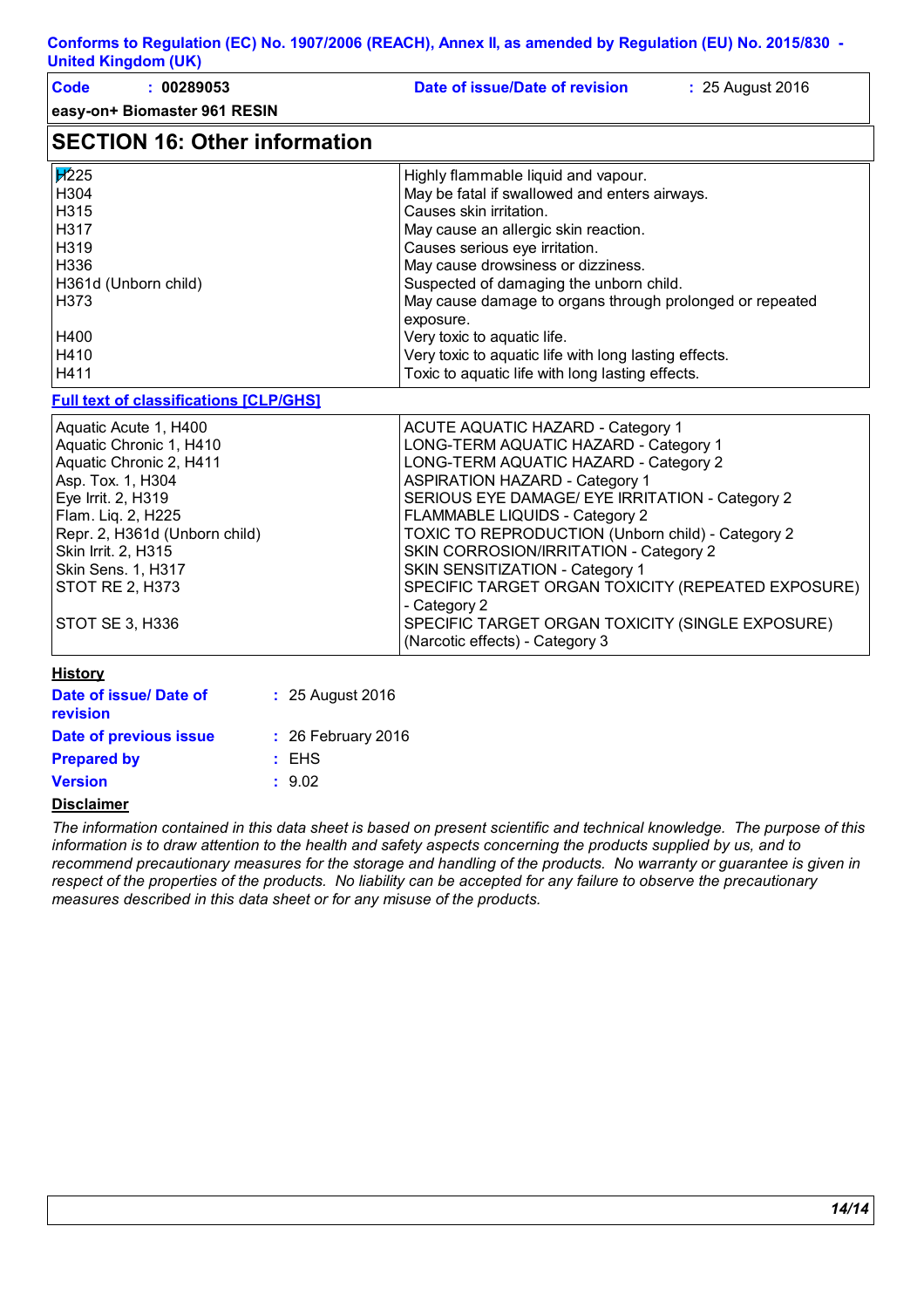**SAFETY DATA SHEET**

**Date of revision :** 3 September 2016 **Version :** 14.01

## **SECTION 1: Identification of the substance/mixture and of the company/ undertaking**

| <b>1.1 Product identifier</b>                        |                                                                                   |
|------------------------------------------------------|-----------------------------------------------------------------------------------|
| <b>Product name</b>                                  | : easy-on+ Biomaster 961 CURE                                                     |
| <b>Product code</b>                                  | : 00289054                                                                        |
| Other means of<br><b>identification</b>              | $:$ Not available.                                                                |
|                                                      | 1.2 Relevant identified uses of the substance or mixture and uses advised against |
| <b>Product use</b>                                   | : Professional applications, Used by spraying, brush or roller.                   |
| Use of the substance/<br>mixture                     | : Protective Coating.                                                             |
| 1.3 Details of the supplier of the safety data sheet |                                                                                   |
| Urban Hygiene Ltd                                    |                                                                                   |
| <b>Sky Business Park</b>                             |                                                                                   |
| Robin Hood Airport<br>Doncaster, DN9 3GN             |                                                                                   |
|                                                      |                                                                                   |

UK Telephone +44-1302 623193 Fax +44-1302 623167

**e-mail address of person responsible for this SDS**

**:** enquiries@urbanhygiene.com

#### **1.4 Emergency telephone number**

**Supplier**

**Telephone number**

+31 20 4075210

### **SECTION 2: Hazards identification**

#### **2.1 Classification of the substance or mixture**

**Product definition :** Mixture

**Classification according to Regulation (EC) No. 1272/2008 [CLP/GHS]**

Flam. Liq. 3, H226 Acute Tox. 4, H302 Skin Corr. 1B, H314 Eye Dam. 1, H318 Skin Sens. 1, H317 Muta. 2, H341 Repr. 1B, H360FD (Fertility and Unborn child) STOT SE 2, H371 STOT RE 2, H373 Aquatic Chronic 2, H411

The product is classified as hazardous according to Regulation (EC) 1272/2008 as amended.

See Section 16 for the full text of the H statements declared above.

See Section 11 for more detailed information on health effects and symptoms.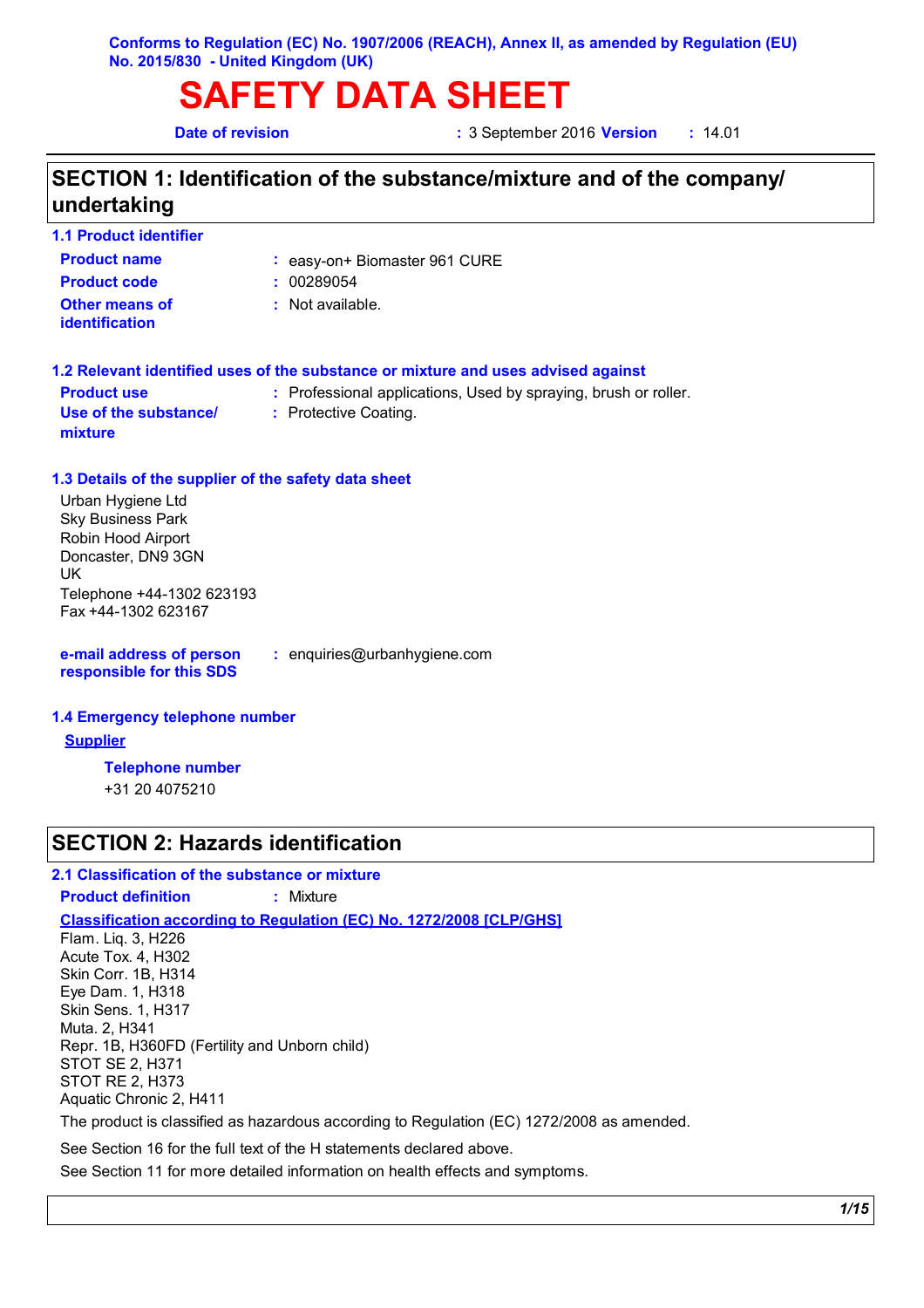|                            | Conforms to Regulation (EC) No. 1907/2006 (REACH), Annex II, as amended by Regulation (EU) No. 2015/830 - |
|----------------------------|-----------------------------------------------------------------------------------------------------------|
| <b>United Kingdom (UK)</b> |                                                                                                           |

| Code | 00289054                                                                                                                                                                                                                                                                                                                                                                                                                          | Date of revision | $\therefore$ 3 September 2016 |
|------|-----------------------------------------------------------------------------------------------------------------------------------------------------------------------------------------------------------------------------------------------------------------------------------------------------------------------------------------------------------------------------------------------------------------------------------|------------------|-------------------------------|
|      | easy-on+ Biomaster 961 CURE                                                                                                                                                                                                                                                                                                                                                                                                       |                  |                               |
|      | $\overline{C}$ $\overline{C}$ $\overline{C}$ $\overline{C}$ $\overline{C}$ $\overline{C}$ $\overline{C}$ $\overline{C}$ $\overline{C}$ $\overline{C}$ $\overline{C}$ $\overline{C}$ $\overline{C}$ $\overline{C}$ $\overline{C}$ $\overline{C}$ $\overline{C}$ $\overline{C}$ $\overline{C}$ $\overline{C}$ $\overline{C}$ $\overline{C}$ $\overline{C}$ $\overline{C}$ $\overline{C}$ $\overline{C}$ $\overline{C}$ $\overline{$ |                  |                               |

## **SECTION 2: Hazards identification**

| <b>2.2 Label elements</b>                                                                                                                                |                                                                                                                                                                                                                                                                                                                                                                                                     |
|----------------------------------------------------------------------------------------------------------------------------------------------------------|-----------------------------------------------------------------------------------------------------------------------------------------------------------------------------------------------------------------------------------------------------------------------------------------------------------------------------------------------------------------------------------------------------|
| <b>Hazard pictograms</b>                                                                                                                                 |                                                                                                                                                                                                                                                                                                                                                                                                     |
| <b>Signal word</b>                                                                                                                                       | Danger                                                                                                                                                                                                                                                                                                                                                                                              |
| <b>Hazard statements</b>                                                                                                                                 | : Flammable liquid and vapour.<br>Harmful if swallowed.<br>Causes severe skin burns and eye damage.<br>May cause an allergic skin reaction.<br>May damage fertility. May damage the unborn child.<br>Suspected of causing genetic defects.<br>May cause damage to organs.<br>May cause damage to organs through prolonged or repeated exposure.<br>Toxic to aquatic life with long lasting effects. |
| <b>Precautionary statements</b>                                                                                                                          |                                                                                                                                                                                                                                                                                                                                                                                                     |
| <b>Prevention</b>                                                                                                                                        | : Wear protective gloves. Wear eye or face protection. Wear protective clothing.<br>Keep away from heat, hot surfaces, sparks, open flames and other ignition sources.<br>No smoking. Do not breathe vapour.                                                                                                                                                                                        |
| <b>Response</b>                                                                                                                                          | : IF INHALED: Remove person to fresh air and keep comfortable for breathing. IF<br>SWALLOWED: Immediately call a POISON CENTER or physician. IF IN EYES:<br>Rinse cautiously with water for several minutes. Remove contact lenses, if present<br>and easy to do. Continue rinsing.                                                                                                                 |
| <b>Storage</b>                                                                                                                                           | : Store in a well-ventilated place. Keep cool.                                                                                                                                                                                                                                                                                                                                                      |
| <b>Disposal</b>                                                                                                                                          | : Not applicable.                                                                                                                                                                                                                                                                                                                                                                                   |
| <b>Hazardous ingredients</b>                                                                                                                             | : 3-aminopropyltriethoxysilane<br>dibutylbis(pentane-2,4-dionato-O,O')tin                                                                                                                                                                                                                                                                                                                           |
| <b>Supplemental label</b><br>elements                                                                                                                    | : Not applicable.                                                                                                                                                                                                                                                                                                                                                                                   |
| <b>Annex XVII - Restrictions</b><br>on the manufacture,<br>placing on the market and<br>use of certain dangerous<br>substances, mixtures and<br>articles | : Restricted to professional users.                                                                                                                                                                                                                                                                                                                                                                 |
| <b>Special packaging requirements</b>                                                                                                                    |                                                                                                                                                                                                                                                                                                                                                                                                     |
| <b>Containers to be fitted</b><br>with child-resistant<br>fastenings                                                                                     | : Not applicable.                                                                                                                                                                                                                                                                                                                                                                                   |
| <b>Tactile warning of danger</b>                                                                                                                         | : Not applicable.                                                                                                                                                                                                                                                                                                                                                                                   |
| 2.3 Other hazards                                                                                                                                        |                                                                                                                                                                                                                                                                                                                                                                                                     |
| Other hazards which do<br>not result in classification                                                                                                   | : Causes digestive tract burns.                                                                                                                                                                                                                                                                                                                                                                     |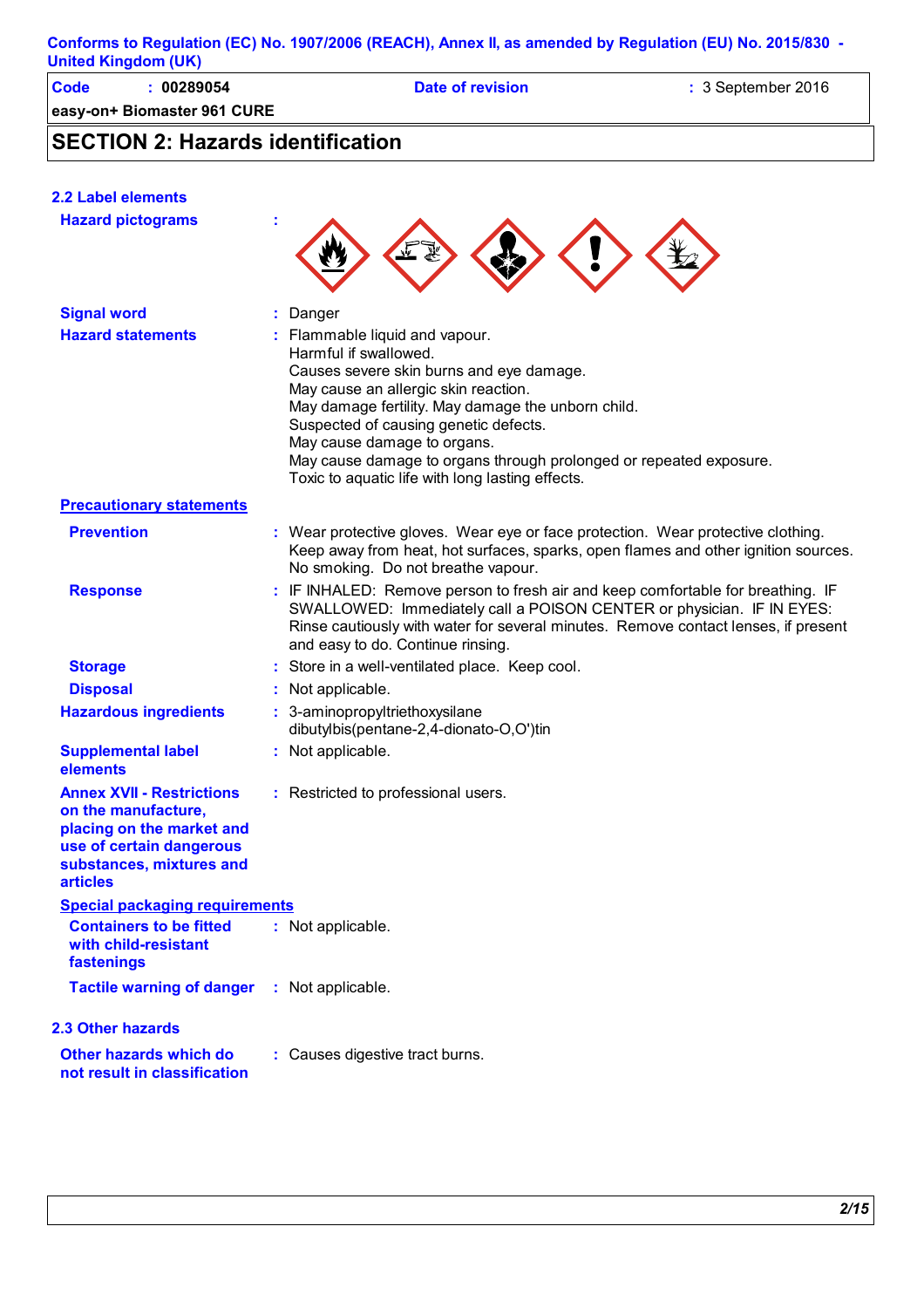**Code : 00289054 Date of revision :** 3 September 2016

**easy-on+ Biomaster 961 CURE**

## **SECTION 3: Composition/information on ingredients**

| <b>3.2 Mixtures</b>                                    | : Mixture                                                                          |               |                                                                                                                                                                                                                                                                                           |             |
|--------------------------------------------------------|------------------------------------------------------------------------------------|---------------|-------------------------------------------------------------------------------------------------------------------------------------------------------------------------------------------------------------------------------------------------------------------------------------------|-------------|
| <b>Product/ingredient name</b>                         | <b>Identifiers</b>                                                                 | % by weight   | <b>Classification</b><br><b>Regulation (EC) No.</b><br>1272/2008 [CLP]                                                                                                                                                                                                                    | <b>Type</b> |
| 3-aminopropyltriethoxysilane                           | REACH #: 01-2119480479-24<br>EC: 213-048-4<br>CAS: 919-30-2<br>Index: 612-108-00-0 | $≥50 - ≤75$   | Acute Tox. 4, H302<br>Skin Corr. 1B, H314<br>Eye Dam. 1, H318<br>Skin Sens. 1, H317                                                                                                                                                                                                       | $[1]$       |
| 3-(trimethoxysilyl)propylamine                         | EC: 237-511-5<br>CAS: 13822-56-5                                                   | $≥25 - ≤50$   | Skin Irrit. 2, H315<br>Eye Dam. 1, H318                                                                                                                                                                                                                                                   | $[1]$       |
| dibutylbis(pentane-2,4-dionato-O,<br>$O^{\prime}$ )tin | EC: 245-152-0<br>CAS: 22673-19-4                                                   | $≥5.0 - < 10$ | Acute Tox. 4, H302<br>Skin Corr. 1C, H314<br>Eye Dam. 1, H318<br>Skin Sens. 1, H317<br>Muta. 2, H341<br>Repr. 1B, H360FD<br>(Fertility and Unborn<br>child)<br><b>STOT SE 1, H370</b><br>STOT RE 1, H372 (oral)<br>Aquatic Acute 1, H400<br>$(M=1)$<br>Aquatic Chronic 1, H410<br>$(M=1)$ | [1] [2]     |
|                                                        |                                                                                    |               | See Section 16 for the<br>full text of the H<br>statements declared<br>above.                                                                                                                                                                                                             |             |

There are no additional ingredients present which, within the current knowledge of the supplier and in the concentrations applicable, are classified as hazardous to health or the environment, are PBTs or vPvBs or have been assigned a workplace exposure limit and hence require reporting in this section.

Type

[1] Substance classified with a health or environmental hazard

[2] Substance with a workplace exposure limit

[3] Substance meets the criteria for PBT according to Regulation (EC) No. 1907/2006, Annex XIII

[4] Substance meets the criteria for vPvB according to Regulation (EC) No. 1907/2006, Annex XIII

[5] Substance of equivalent concern

Occupational exposure limits, if available, are listed in Section 8.

#### **SUB codes represent substances without registered CAS Numbers.**

| <b>SECTION 4: First aid measures</b>  |                                                                                                                                                                                                        |  |  |
|---------------------------------------|--------------------------------------------------------------------------------------------------------------------------------------------------------------------------------------------------------|--|--|
| 4.1 Description of first aid measures |                                                                                                                                                                                                        |  |  |
| <b>Eye contact</b>                    | : Check for and remove any contact lenses. Immediately flush eyes with running water<br>for at least 15 minutes, keeping eyelids open. Seek immediate medical attention.                               |  |  |
| <b>Inhalation</b>                     | : Remove to fresh air. Keep person warm and at rest. If not breathing, if breathing is<br>irregular or if respiratory arrest occurs, provide artificial respiration or oxygen by<br>trained personnel. |  |  |
| <b>Skin contact</b>                   | : Remove contaminated clothing and shoes. Wash skin thoroughly with soap and<br>water or use recognised skin cleanser. Do NOT use solvents or thinners.                                                |  |  |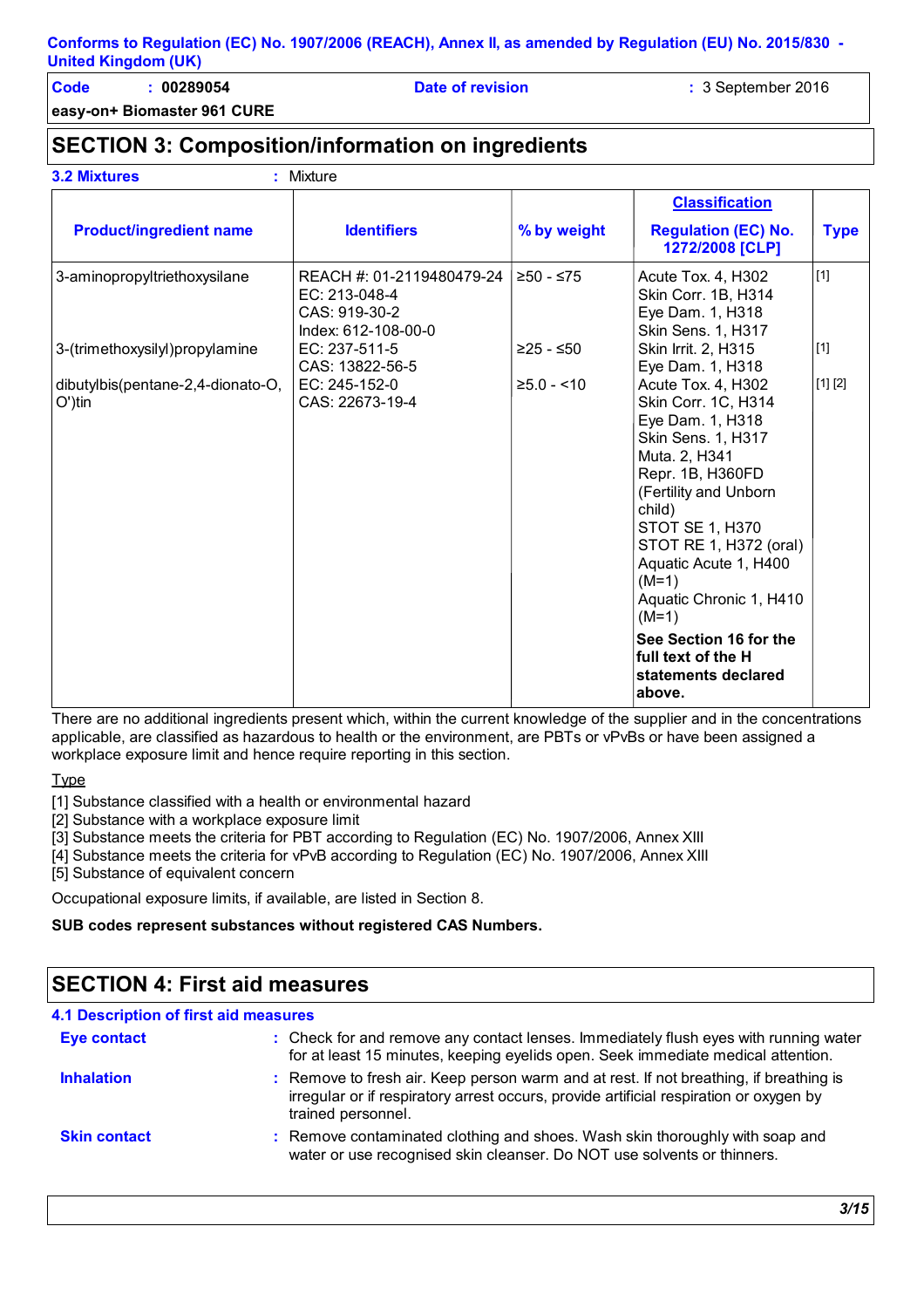|                            | Conforms to Regulation (EC) No. 1907/2006 (REACH), Annex II, as amended by Regulation (EU) No. 2015/830 - |
|----------------------------|-----------------------------------------------------------------------------------------------------------|
| <b>United Kingdom (UK)</b> |                                                                                                           |

| <b>Code</b><br>: 00289054             | <b>Date of revision</b>                                                                                                                                                                                                                                                                                                                                                                                         | : 3 September 2016 |
|---------------------------------------|-----------------------------------------------------------------------------------------------------------------------------------------------------------------------------------------------------------------------------------------------------------------------------------------------------------------------------------------------------------------------------------------------------------------|--------------------|
| easy-on+ Biomaster 961 CURE           |                                                                                                                                                                                                                                                                                                                                                                                                                 |                    |
| <b>SECTION 4: First aid measures</b>  |                                                                                                                                                                                                                                                                                                                                                                                                                 |                    |
| <b>Ingestion</b>                      | : If swallowed, seek medical advice immediately and show the container or label. Keep<br>person warm and at rest. Do NOT induce vomiting.                                                                                                                                                                                                                                                                       |                    |
| <b>Protection of first-aiders</b>     | : No action shall be taken involving any personal risk or without suitable training. If it is<br>suspected that fumes are still present, the rescuer should wear an appropriate mask<br>or self-contained breathing apparatus. It may be dangerous to the person providing<br>aid to give mouth-to-mouth resuscitation. Wash contaminated clothing thoroughly<br>with water before removing it, or wear gloves. |                    |
|                                       | 4.2 Most important symptoms and effects, both acute and delayed                                                                                                                                                                                                                                                                                                                                                 |                    |
| <b>Potential acute health effects</b> |                                                                                                                                                                                                                                                                                                                                                                                                                 |                    |
| <b>Eye contact</b>                    | : Causes serious eye damage.                                                                                                                                                                                                                                                                                                                                                                                    |                    |
| <b>Inhalation</b>                     | : No known significant effects or critical hazards.                                                                                                                                                                                                                                                                                                                                                             |                    |
| <b>Skin contact</b>                   | : Causes severe burns. May cause an allergic skin reaction.                                                                                                                                                                                                                                                                                                                                                     |                    |
| <b>Ingestion</b>                      | : Harmful if swallowed. Corrosive to the digestive tract. Causes burns.                                                                                                                                                                                                                                                                                                                                         |                    |
| <b>Over-exposure signs/symptoms</b>   |                                                                                                                                                                                                                                                                                                                                                                                                                 |                    |
| <b>Eye contact</b>                    | : Adverse symptoms may include the following:<br>pain<br>watering<br>redness                                                                                                                                                                                                                                                                                                                                    |                    |
| <b>Inhalation</b>                     | : Adverse symptoms may include the following:<br>reduced foetal weight<br>increase in foetal deaths<br>skeletal malformations                                                                                                                                                                                                                                                                                   |                    |
| <b>Skin contact</b>                   | : Adverse symptoms may include the following:<br>pain or irritation<br>redness<br>blistering may occur<br>reduced foetal weight<br>increase in foetal deaths<br>skeletal malformations                                                                                                                                                                                                                          |                    |
| <b>Ingestion</b>                      | Adverse symptoms may include the following:<br>stomach pains<br>reduced foetal weight<br>increase in foetal deaths<br>skeletal malformations                                                                                                                                                                                                                                                                    |                    |
|                                       | 4.3 Indication of any immediate medical attention and special treatment needed                                                                                                                                                                                                                                                                                                                                  |                    |
| <b>Notes to physician</b>             | : In case of inhalation of decomposition products in a fire, symptoms may be delayed.<br>The exposed person may need to be kept under medical surveillance for 48 hours.                                                                                                                                                                                                                                        |                    |
| <b>Specific treatments</b>            | : No specific treatment.                                                                                                                                                                                                                                                                                                                                                                                        |                    |

# **SECTION 5: Firefighting measures**

| 5.1 Extinguishing media                |                                                        |
|----------------------------------------|--------------------------------------------------------|
| <b>Suitable extinguishing</b><br>media | : Use dry chemical, $CO2$ , water spray (fog) or foam. |
| Unsuitable extinguishing<br>media      | : Do not use water jet.                                |

### **5.2 Special hazards arising from the substance or mixture**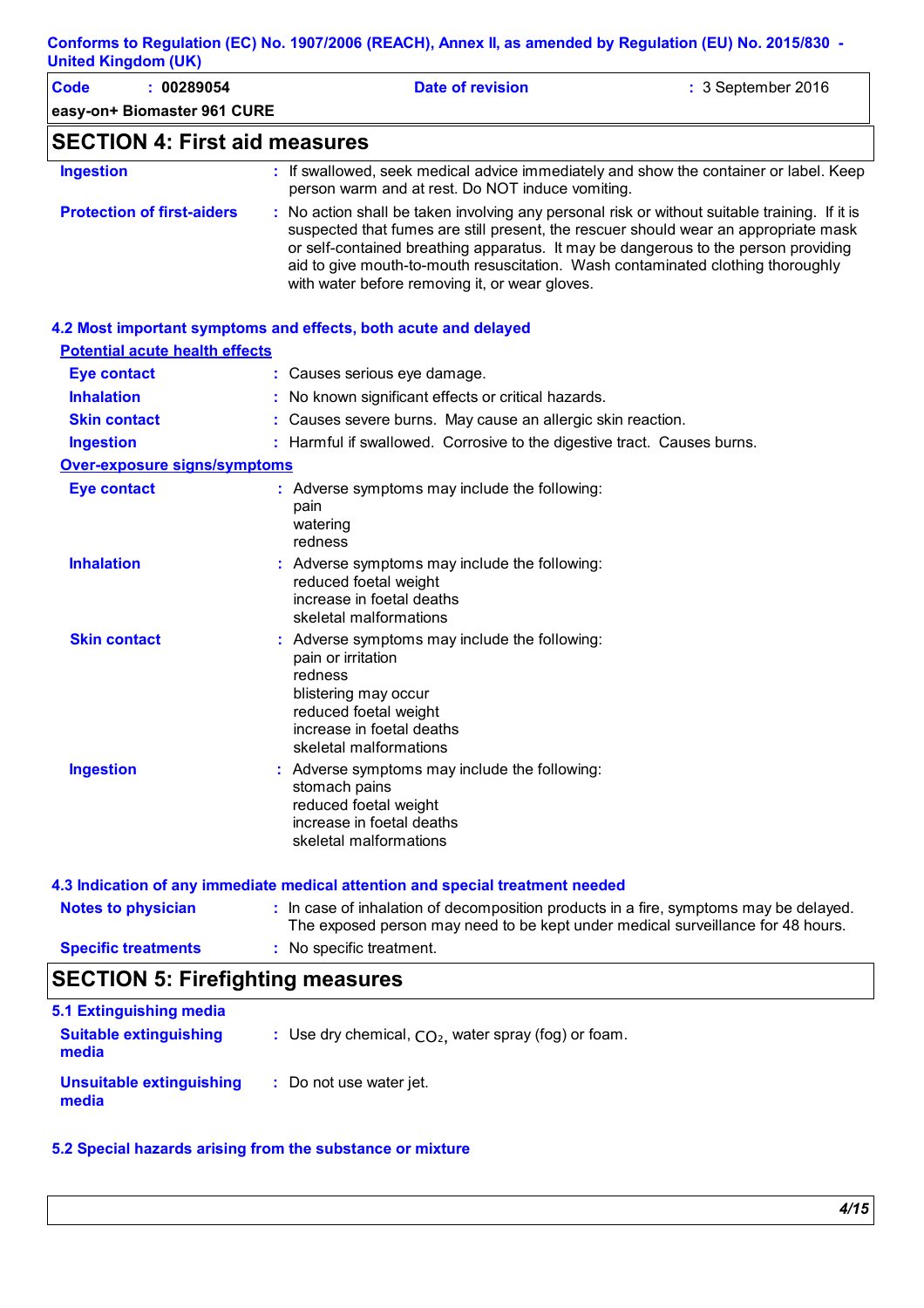| Code<br>: 00289054<br>easy-on+ Biomaster 961 CURE        | <b>Date of revision</b>                                                                                                                                                                                                                                                                                                                                                                                                          | : 3 September 2016 |
|----------------------------------------------------------|----------------------------------------------------------------------------------------------------------------------------------------------------------------------------------------------------------------------------------------------------------------------------------------------------------------------------------------------------------------------------------------------------------------------------------|--------------------|
| <b>SECTION 5: Firefighting measures</b>                  |                                                                                                                                                                                                                                                                                                                                                                                                                                  |                    |
| <b>Hazards from the</b><br>substance or mixture          | : Flammable liquid and vapour. In a fire or if heated, a pressure increase will occur<br>and the container may burst, with the risk of a subsequent explosion. Runoff to sewer<br>may create fire or explosion hazard. This material is toxic to aquatic life with long<br>lasting effects. Fire water contaminated with this material must be contained and<br>prevented from being discharged to any waterway, sewer or drain. |                    |
| <b>Hazardous combustion</b><br>products                  | : Decomposition products may include the following materials:<br>carbon dioxide<br>carbon monoxide<br>nitrogen oxides<br>metal oxide/oxides                                                                                                                                                                                                                                                                                      |                    |
| <b>5.3 Advice for firefighters</b>                       |                                                                                                                                                                                                                                                                                                                                                                                                                                  |                    |
| fighters                                                 | Special precautions for fire-: Promptly isolate the scene by removing all persons from the vicinity of the incident if<br>there is a fire. No action shall be taken involving any personal risk or without suitable<br>training. Move containers from fire area if this can be done without risk. Use water<br>spray to keep fire-exposed containers cool.                                                                       |                    |
| <b>Special protective</b><br>equipment for fire-fighters | : Fire-fighters should wear appropriate protective equipment and self-contained<br>breathing apparatus (SCBA) with a full face-piece operated in positive pressure<br>mode. Clothing for fire-fighters (including helmets, protective boots and gloves)<br>conforming to European standard EN 469 will provide a basic level of protection for<br>chemical incidents.                                                            |                    |

## **SECTION 6: Accidental release measures**

#### **6.1 Personal precautions, protective equipment and emergency procedures**

| For non-emergency<br>personnel                           | : No action shall be taken involving any personal risk or without suitable training.<br>Evacuate surrounding areas. Keep unnecessary and unprotected personnel from<br>entering. Do not touch or walk through spilt material. Shut off all ignition sources.<br>No flares, smoking or flames in hazard area. Do not breathe vapour or mist. Provide<br>adequate ventilation. Wear appropriate respirator when ventilation is inadequate.<br>Put on appropriate personal protective equipment.                                                                                                                                                            |
|----------------------------------------------------------|----------------------------------------------------------------------------------------------------------------------------------------------------------------------------------------------------------------------------------------------------------------------------------------------------------------------------------------------------------------------------------------------------------------------------------------------------------------------------------------------------------------------------------------------------------------------------------------------------------------------------------------------------------|
| For emergency responders                                 | If specialised clothing is required to deal with the spillage, take note of any<br>÷<br>information in Section 8 on suitable and unsuitable materials. See also the<br>information in "For non-emergency personnel".                                                                                                                                                                                                                                                                                                                                                                                                                                     |
| <b>6.2 Environmental</b><br>precautions                  | : Avoid dispersal of spilt material and runoff and contact with soil, waterways, drains<br>and sewers. Inform the relevant authorities if the product has caused environmental<br>pollution (sewers, waterways, soil or air). Water polluting material. May be harmful<br>to the environment if released in large quantities. Collect spillage.                                                                                                                                                                                                                                                                                                          |
| 6.3 Methods and material for containment and cleaning up |                                                                                                                                                                                                                                                                                                                                                                                                                                                                                                                                                                                                                                                          |
| <b>Small spill</b>                                       | : Stop leak if without risk. Move containers from spill area. Use spark-proof tools and<br>explosion-proof equipment. Dilute with water and mop up if water-soluble.<br>Alternatively, or if water-insoluble, absorb with an inert dry material and place in an<br>appropriate waste disposal container. Dispose of via a licensed waste disposal<br>contractor.                                                                                                                                                                                                                                                                                         |
| <b>Large spill</b>                                       | Stop leak if without risk. Move containers from spill area. Use spark-proof tools and<br>explosion-proof equipment. Approach the release from upwind. Prevent entry into<br>sewers, water courses, basements or confined areas. Wash spillages into an<br>effluent treatment plant or proceed as follows. Contain and collect spillage with non-<br>combustible, absorbent material e.g. sand, earth, vermiculite or diatomaceous earth<br>and place in container for disposal according to local regulations. Dispose of via a<br>licensed waste disposal contractor. Contaminated absorbent material may pose the<br>same hazard as the spilt product. |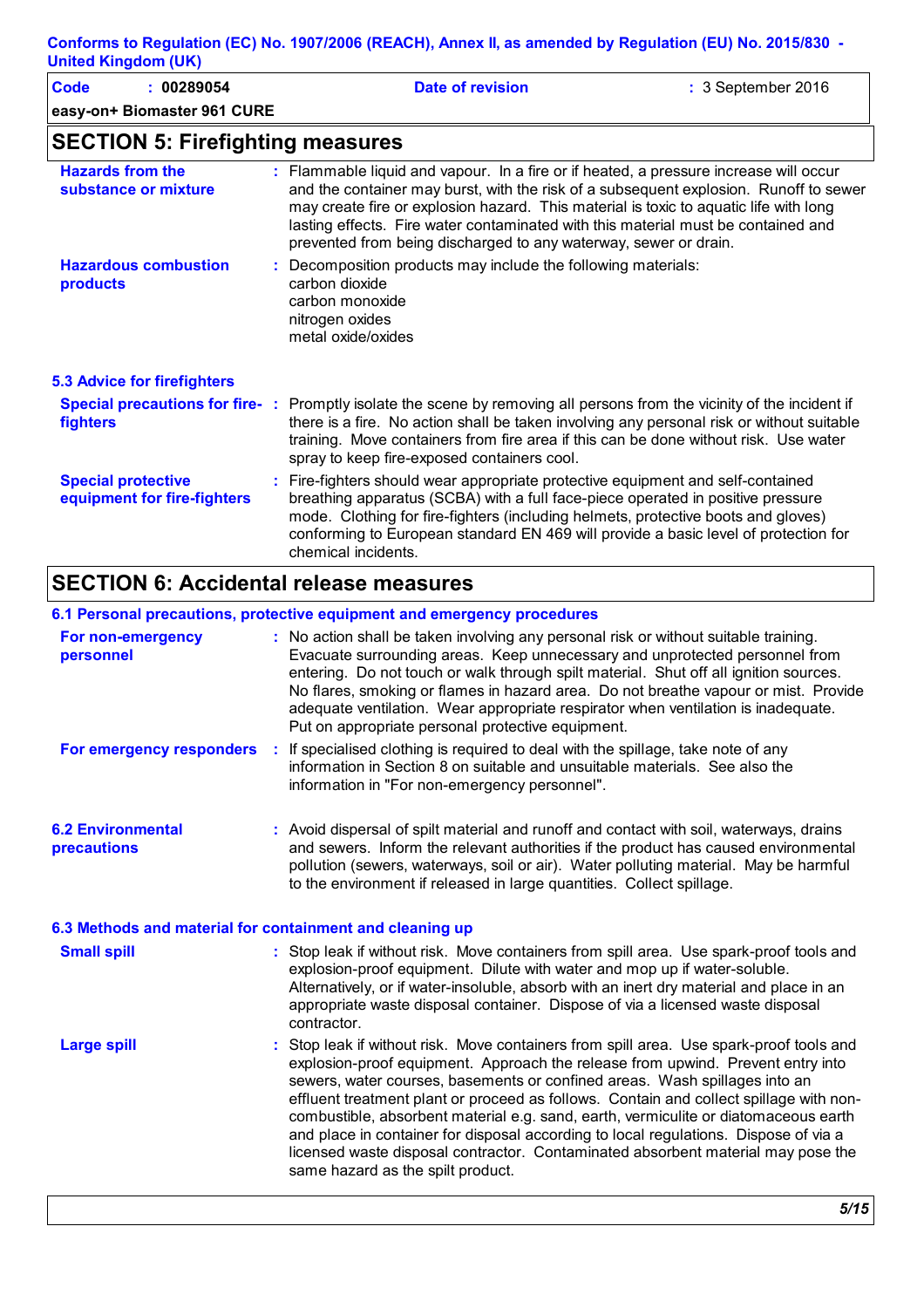**easy-on+ Biomaster 961 CURE Code : 00289054 Date of revision :** 3 September 2016 **SECTION 6: Accidental release measures**

**6.4 Reference to other sections** See Section 1 for emergency contact information. **:** See Section 8 for information on appropriate personal protective equipment. See Section 13 for additional waste treatment information.

## **SECTION 7: Handling and storage**

The information in this section contains generic advice and guidance. The list of Identified Uses in Section 1 should be consulted for any available use-specific information provided in the Exposure Scenario(s).

#### **7.1 Precautions for safe handling**

| <b>Protective measures</b>                                                           | : Put on appropriate personal protective equipment (see Section 8). Eating, drinking<br>and smoking should be prohibited in areas where this material is handled, stored and<br>processed. Workers should wash hands and face before eating, drinking and<br>smoking. Remove contaminated clothing and protective equipment before entering<br>eating areas. Persons with a history of skin sensitization problems should not be<br>employed in any process in which this product is used. Avoid exposure - obtain<br>special instructions before use. Avoid exposure during pregnancy. Do not get in<br>eyes or on skin or clothing. Do not breathe vapour or mist. Do not ingest. Avoid<br>release to the environment. Refer to special instructions/safety data sheet. Use only<br>with adequate ventilation. Wear appropriate respirator when ventilation is inadequate.<br>Do not enter storage areas and confined spaces unless adequately ventilated. Keep<br>in the original container or an approved alternative made from a compatible material,<br>kept tightly closed when not in use. Store and use away from heat, sparks, open<br>flame or any other ignition source. Use explosion-proof electrical (ventilating, lighting<br>and material handling) equipment. Use non-sparking tools. Take precautionary<br>measures against electrostatic discharges. To avoid fire or explosion, dissipate static<br>electricity during transfer by earthing and bonding containers and equipment before<br>transferring material. Empty containers retain product residue and can be hazardous.<br>Do not reuse container. |  |
|--------------------------------------------------------------------------------------|---------------------------------------------------------------------------------------------------------------------------------------------------------------------------------------------------------------------------------------------------------------------------------------------------------------------------------------------------------------------------------------------------------------------------------------------------------------------------------------------------------------------------------------------------------------------------------------------------------------------------------------------------------------------------------------------------------------------------------------------------------------------------------------------------------------------------------------------------------------------------------------------------------------------------------------------------------------------------------------------------------------------------------------------------------------------------------------------------------------------------------------------------------------------------------------------------------------------------------------------------------------------------------------------------------------------------------------------------------------------------------------------------------------------------------------------------------------------------------------------------------------------------------------------------------------------------------------------------------------------------------|--|
| <b>Advice on general</b><br>occupational hygiene                                     | : Eating, drinking and smoking should be prohibited in areas where this material is<br>handled, stored and processed. Workers should wash hands and face before eating,<br>drinking and smoking. Remove contaminated clothing and protective equipment<br>before entering eating areas. See also Section 8 for additional information on<br>hygiene measures.                                                                                                                                                                                                                                                                                                                                                                                                                                                                                                                                                                                                                                                                                                                                                                                                                                                                                                                                                                                                                                                                                                                                                                                                                                                                   |  |
| <b>7.2 Conditions for safe</b><br>storage, including any<br><b>incompatibilities</b> | : Storage temperature: 0 to 35°C (32 to 95°F). Store in accordance with local<br>regulations. Store in a segregated and approved area. Store in original container<br>protected from direct sunlight in a dry, cool and well-ventilated area, away from<br>incompatible materials (see Section 10) and food and drink. Store locked up.<br>Eliminate all ignition sources. Separate from oxidizing materials. Keep container<br>tightly closed and sealed until ready for use. Containers that have been opened must<br>be carefully resealed and kept upright to prevent leakage. Do not store in unlabelled<br>containers. Use appropriate containment to avoid environmental contamination.                                                                                                                                                                                                                                                                                                                                                                                                                                                                                                                                                                                                                                                                                                                                                                                                                                                                                                                                  |  |
| 7.3 Specific end use(s)<br><b>Recommendations</b>                                    | : Not available.                                                                                                                                                                                                                                                                                                                                                                                                                                                                                                                                                                                                                                                                                                                                                                                                                                                                                                                                                                                                                                                                                                                                                                                                                                                                                                                                                                                                                                                                                                                                                                                                                |  |
| <b>Industrial sector specific</b>                                                    | : Not available.                                                                                                                                                                                                                                                                                                                                                                                                                                                                                                                                                                                                                                                                                                                                                                                                                                                                                                                                                                                                                                                                                                                                                                                                                                                                                                                                                                                                                                                                                                                                                                                                                |  |
| <b>solutions</b>                                                                     |                                                                                                                                                                                                                                                                                                                                                                                                                                                                                                                                                                                                                                                                                                                                                                                                                                                                                                                                                                                                                                                                                                                                                                                                                                                                                                                                                                                                                                                                                                                                                                                                                                 |  |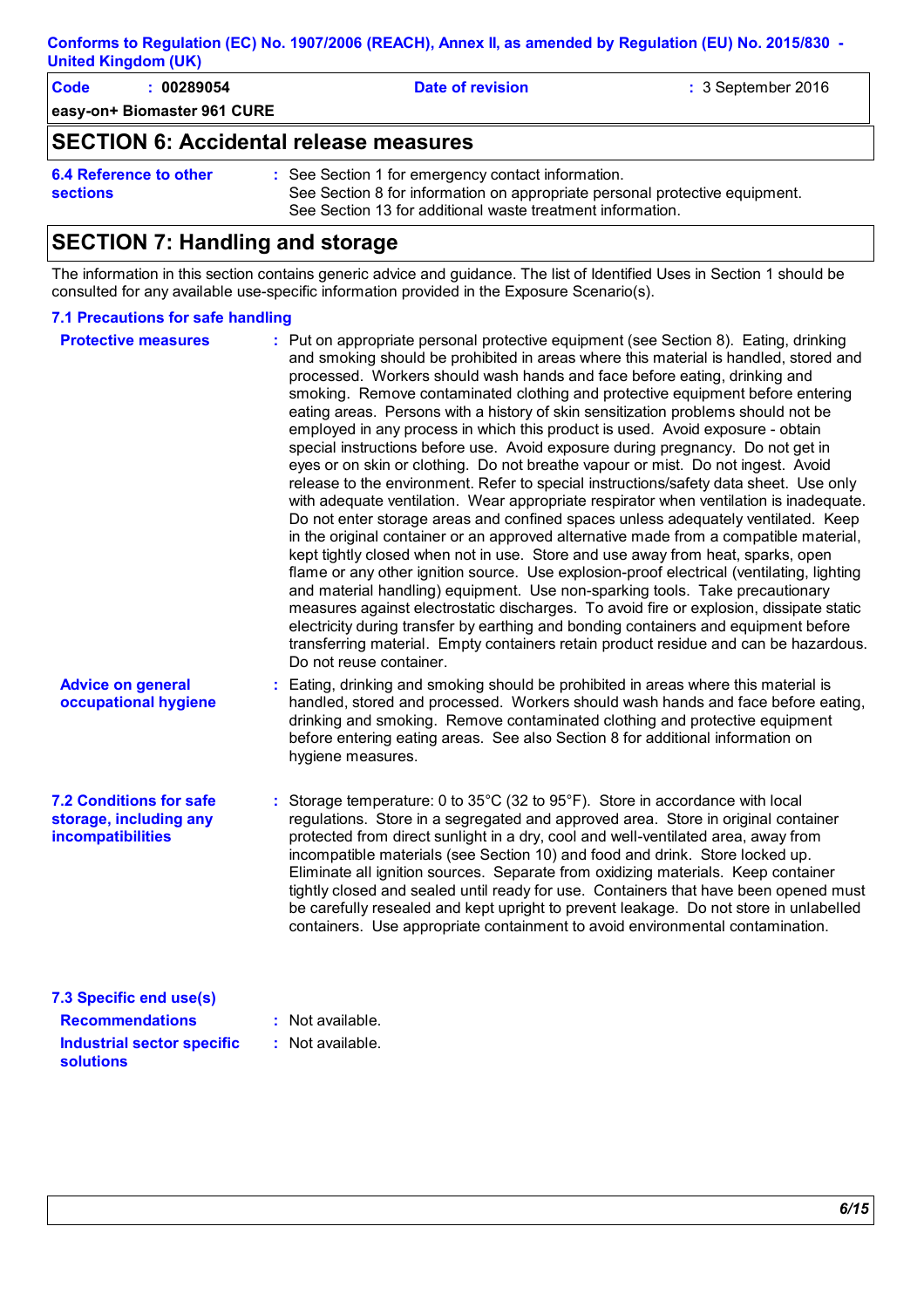**Code : 00289054 Date of revision :** 3 September 2016

**easy-on+ Biomaster 961 CURE**

### **SECTION 8: Exposure controls/personal protection**

The information in this section contains generic advice and guidance. The list of Identified Uses in Section 1 should be consulted for any available use-specific information provided in the Exposure Scenario(s).

#### **8.1 Control parameters**

#### **Occupational exposure limits**

| <b>Product/ingredient name</b>              |                                                                                                                                                                                                                                                                                                                                                                                                                                                                                                                                                                                                                                                                                                                                                                                                                                                                                                                                                                                                                                  | <b>Exposure limit values</b>                                                                                                                                                                                                                                                                                                                                                                                                                                                                                                                                                                                                                                                                                                                                                                   |  |
|---------------------------------------------|----------------------------------------------------------------------------------------------------------------------------------------------------------------------------------------------------------------------------------------------------------------------------------------------------------------------------------------------------------------------------------------------------------------------------------------------------------------------------------------------------------------------------------------------------------------------------------------------------------------------------------------------------------------------------------------------------------------------------------------------------------------------------------------------------------------------------------------------------------------------------------------------------------------------------------------------------------------------------------------------------------------------------------|------------------------------------------------------------------------------------------------------------------------------------------------------------------------------------------------------------------------------------------------------------------------------------------------------------------------------------------------------------------------------------------------------------------------------------------------------------------------------------------------------------------------------------------------------------------------------------------------------------------------------------------------------------------------------------------------------------------------------------------------------------------------------------------------|--|
| dibutylbis(pentane-2,4-dionato-O,O')tin     |                                                                                                                                                                                                                                                                                                                                                                                                                                                                                                                                                                                                                                                                                                                                                                                                                                                                                                                                                                                                                                  | EH40/2005 WELs (United Kingdom (UK), 12/2011).<br>STEL: 4 mg/m <sup>3</sup> , (as Sn) 15 minutes.<br>TWA: 2 mg/m <sup>3</sup> , (as Sn) 8 hours.                                                                                                                                                                                                                                                                                                                                                                                                                                                                                                                                                                                                                                               |  |
| <b>Recommended monitoring</b><br>procedures | If this product contains ingredients with exposure limits, personal, workplace<br>atmosphere or biological monitoring may be required to determine the effectiveness<br>of the ventilation or other control measures and/or the necessity to use respiratory<br>protective equipment. Reference should be made to monitoring standards, such as<br>the following: European Standard EN 689 (Workplace atmospheres - Guidance for<br>the assessment of exposure by inhalation to chemical agents for comparison with<br>limit values and measurement strategy) European Standard EN 14042 (Workplace<br>atmospheres - Guide for the application and use of procedures for the assessment of<br>exposure to chemical and biological agents) European Standard EN 482<br>(Workplace atmospheres - General requirements for the performance of procedures<br>for the measurement of chemical agents) Reference to national guidance<br>documents for methods for the determination of hazardous substances will also be<br>required. |                                                                                                                                                                                                                                                                                                                                                                                                                                                                                                                                                                                                                                                                                                                                                                                                |  |
| <b>DNELs</b><br>DNELs - Not available.      |                                                                                                                                                                                                                                                                                                                                                                                                                                                                                                                                                                                                                                                                                                                                                                                                                                                                                                                                                                                                                                  |                                                                                                                                                                                                                                                                                                                                                                                                                                                                                                                                                                                                                                                                                                                                                                                                |  |
| <b>PNECs</b><br>PNECs - Not available.      |                                                                                                                                                                                                                                                                                                                                                                                                                                                                                                                                                                                                                                                                                                                                                                                                                                                                                                                                                                                                                                  |                                                                                                                                                                                                                                                                                                                                                                                                                                                                                                                                                                                                                                                                                                                                                                                                |  |
| <b>8.2 Exposure controls</b>                |                                                                                                                                                                                                                                                                                                                                                                                                                                                                                                                                                                                                                                                                                                                                                                                                                                                                                                                                                                                                                                  |                                                                                                                                                                                                                                                                                                                                                                                                                                                                                                                                                                                                                                                                                                                                                                                                |  |
| <b>Appropriate engineering</b><br>controls  |                                                                                                                                                                                                                                                                                                                                                                                                                                                                                                                                                                                                                                                                                                                                                                                                                                                                                                                                                                                                                                  | : Use only with adequate ventilation. Use process enclosures, local exhaust<br>ventilation or other engineering controls to keep worker exposure to airborne<br>contaminants below any recommended or statutory limits. The engineering controls<br>also need to keep gas, vapour or dust concentrations below any lower explosive<br>limits. Use explosion-proof ventilation equipment.                                                                                                                                                                                                                                                                                                                                                                                                       |  |
| <b>Individual protection measures</b>       |                                                                                                                                                                                                                                                                                                                                                                                                                                                                                                                                                                                                                                                                                                                                                                                                                                                                                                                                                                                                                                  |                                                                                                                                                                                                                                                                                                                                                                                                                                                                                                                                                                                                                                                                                                                                                                                                |  |
| <b>Hygiene measures</b>                     | : Wash hands, forearms and face thoroughly after handling chemical products, before<br>eating, smoking and using the lavatory and at the end of the working period.<br>Appropriate techniques should be used to remove potentially contaminated clothing.<br>Contaminated work clothing should not be allowed out of the workplace. Wash<br>contaminated clothing before reusing. Ensure that eyewash stations and safety<br>showers are close to the workstation location.                                                                                                                                                                                                                                                                                                                                                                                                                                                                                                                                                      |                                                                                                                                                                                                                                                                                                                                                                                                                                                                                                                                                                                                                                                                                                                                                                                                |  |
| <b>Eye/face protection</b>                  |                                                                                                                                                                                                                                                                                                                                                                                                                                                                                                                                                                                                                                                                                                                                                                                                                                                                                                                                                                                                                                  | : Chemical splash goggles and face shield.                                                                                                                                                                                                                                                                                                                                                                                                                                                                                                                                                                                                                                                                                                                                                     |  |
| <b>Skin protection</b>                      |                                                                                                                                                                                                                                                                                                                                                                                                                                                                                                                                                                                                                                                                                                                                                                                                                                                                                                                                                                                                                                  |                                                                                                                                                                                                                                                                                                                                                                                                                                                                                                                                                                                                                                                                                                                                                                                                |  |
| <b>Hand protection</b>                      |                                                                                                                                                                                                                                                                                                                                                                                                                                                                                                                                                                                                                                                                                                                                                                                                                                                                                                                                                                                                                                  | : Chemical-resistant, impervious gloves complying with an approved standard should<br>be worn at all times when handling chemical products if a risk assessment indicates<br>this is necessary. Considering the parameters specified by the glove manufacturer,<br>check during use that the gloves are still retaining their protective properties. It<br>should be noted that the time to breakthrough for any glove material may be<br>different for different glove manufacturers. In the case of mixtures, consisting of<br>several substances, the protection time of the gloves cannot be accurately estimated.<br>When prolonged or frequently repeated contact may occur, a glove with a protection<br>class of 6 (breakthrough time greater than 480 minutes according to EN 374) is |  |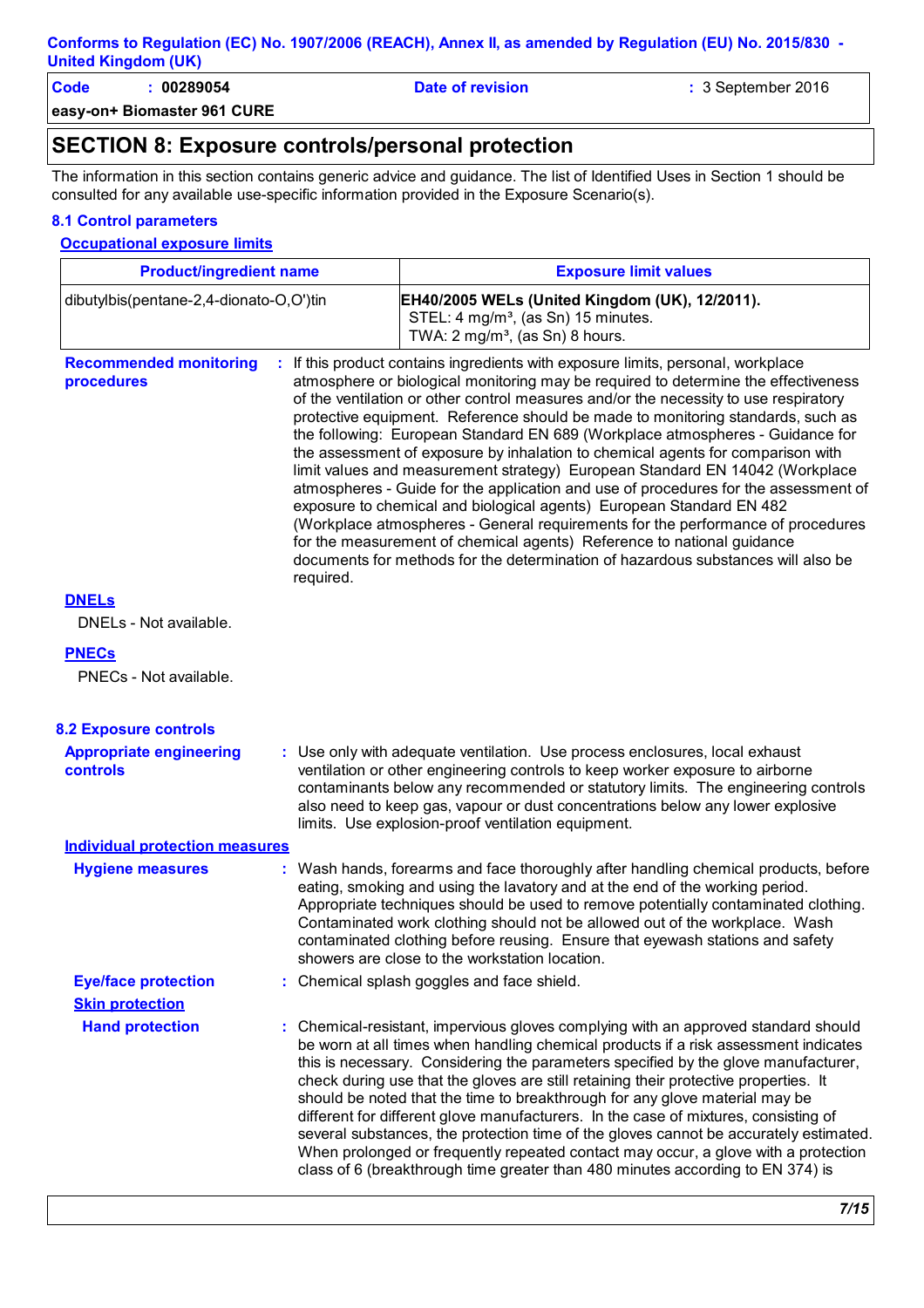| Code<br>: 00289054                        |   | <b>Date of revision</b>                                                                                                                                                                                                                                                                                                                                                                                                                                                                                                                              | : 3 September 2016 |
|-------------------------------------------|---|------------------------------------------------------------------------------------------------------------------------------------------------------------------------------------------------------------------------------------------------------------------------------------------------------------------------------------------------------------------------------------------------------------------------------------------------------------------------------------------------------------------------------------------------------|--------------------|
| easy-on+ Biomaster 961 CURE               |   |                                                                                                                                                                                                                                                                                                                                                                                                                                                                                                                                                      |                    |
|                                           |   | <b>SECTION 8: Exposure controls/personal protection</b>                                                                                                                                                                                                                                                                                                                                                                                                                                                                                              |                    |
|                                           |   | recommended. When only brief contact is expected, a glove with a protection class<br>of 2 or higher (breakthrough time greater than 30 minutes according to EN 374) is<br>recommended.                                                                                                                                                                                                                                                                                                                                                               |                    |
| <b>Gloves</b>                             | ÷ | nitrile neoprene                                                                                                                                                                                                                                                                                                                                                                                                                                                                                                                                     |                    |
| <b>Body protection</b>                    |   | : Personal protective equipment for the body should be selected based on the task<br>being performed and the risks involved and should be approved by a specialist<br>before handling this product. When there is a risk of ignition from static electricity,<br>wear anti-static protective clothing. For the greatest protection from static<br>discharges, clothing should include anti-static overalls, boots and gloves. Refer to<br>European Standard EN 1149 for further information on material and design<br>requirements and test methods. |                    |
| <b>Other skin protection</b>              |   | Appropriate footwear and any additional skin protection measures should be<br>selected based on the task being performed and the risks involved and should be<br>approved by a specialist before handling this product.                                                                                                                                                                                                                                                                                                                              |                    |
| <b>Respiratory protection</b>             |   | Respirator selection must be based on known or anticipated exposure levels, the<br>hazards of the product and the safe working limits of the selected respirator. If<br>workers are exposed to concentrations above the exposure limit, they must use<br>appropriate, certified respirators. Use a properly fitted, air-purifying or air-fed<br>respirator complying with an approved standard if a risk assessment indicates this is<br>necessary. Filter type: organic vapour (Type A) and particulate filter P3                                   |                    |
| <b>Environmental exposure</b><br>controls |   | Emissions from ventilation or work process equipment should be checked to ensure<br>they comply with the requirements of environmental protection legislation. In some                                                                                                                                                                                                                                                                                                                                                                               |                    |

cases, fume scrubbers, filters or engineering modifications to the process equipment

will be necessary to reduce emissions to acceptable levels.

## **SECTION 9: Physical and chemical properties**

| 9.1 Information on basic physical and chemical properties          |                                                                                                                                              |
|--------------------------------------------------------------------|----------------------------------------------------------------------------------------------------------------------------------------------|
| <b>Appearance</b>                                                  |                                                                                                                                              |
| <b>Physical state</b>                                              | : Liquid.                                                                                                                                    |
| <b>Colour</b>                                                      | $:$ Not available.                                                                                                                           |
| <b>Odour</b>                                                       | : Amine-like. [Strong]                                                                                                                       |
| <b>Odour threshold</b>                                             | : Not available.                                                                                                                             |
| pH                                                                 | $:$ Not available.                                                                                                                           |
| <b>Melting point/freezing point</b>                                | $:$ Not available.                                                                                                                           |
| Initial boiling point and boiling<br>range                         | : $>37.78^{\circ}$ C                                                                                                                         |
| <b>Flash point</b>                                                 | : Closed cup: 56°C                                                                                                                           |
| <b>Evaporation rate</b>                                            | $:$ Not available.                                                                                                                           |
| <b>Material supports combustion.</b>                               | $:$ Yes.                                                                                                                                     |
| <b>Flammability (solid, gas)</b>                                   | : Not available.                                                                                                                             |
| <b>Upper/lower flammability or</b><br>explosive limits             | : Lower: 1.01%<br>Upper: 1.01%                                                                                                               |
| <b>Vapour pressure</b>                                             | : Highest known value: $0.02$ kPa (0.1 mm Hg) (at $20^{\circ}$ C) (Proprietary silane).<br>Weighted average: 0.02 kPa (0.15 mm Hg) (at 20°C) |
| <b>Relative density</b>                                            | : 0.98                                                                                                                                       |
| <b>Solubility(ies)</b>                                             | : Insoluble in the following materials: cold water.                                                                                          |
| <b>Partition coefficient: n-octanol/ : Not available.</b><br>water |                                                                                                                                              |
| <b>Auto-ignition temperature</b>                                   | : $\mathbb{Z}$ ówest known value: 295°C (563°F) (Proprietary silane).                                                                        |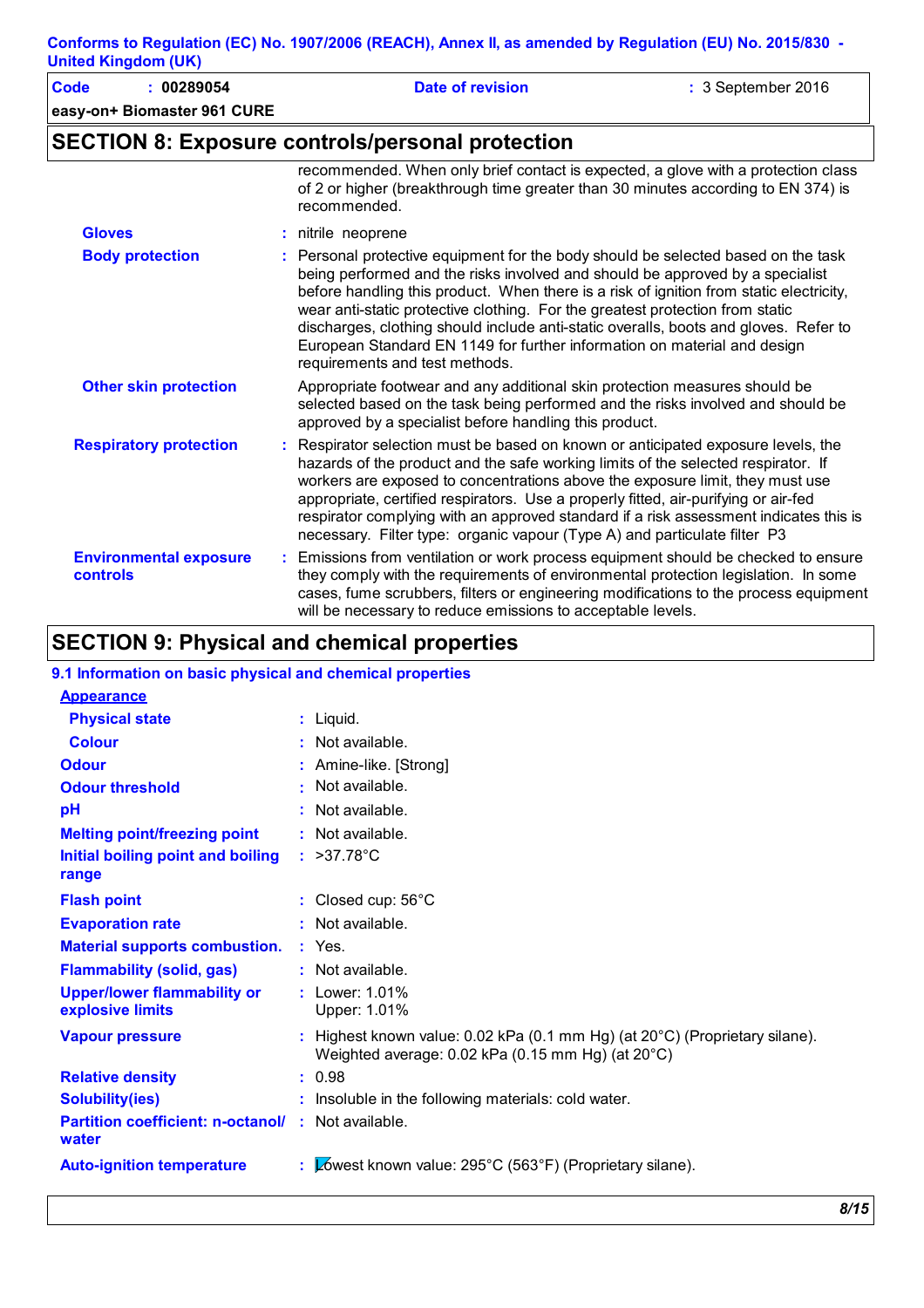| <b>Code</b><br>00289054                            | Date of revision | $\therefore$ 3 September 2016 |  |  |
|----------------------------------------------------|------------------|-------------------------------|--|--|
| easy-on+ Biomaster 961 CURE                        |                  |                               |  |  |
| <b>SECTION 9: Physical and chemical properties</b> |                  |                               |  |  |

| <b>Decomposition temperature</b>                                                                                       | : Not available. |
|------------------------------------------------------------------------------------------------------------------------|------------------|
| <b>Explosive properties</b>                                                                                            | : Not available. |
| <b>A STATISTICS</b> In the contract of the contract of the contract of the contract of the contract of the contract of |                  |

**Oxidising properties :** Not available.

#### **9.2 Other information**

No additional information.

| <b>SECTION 10: Stability and reactivity</b>       |                                                                                                                                     |
|---------------------------------------------------|-------------------------------------------------------------------------------------------------------------------------------------|
| <b>10.1 Reactivity</b>                            | : No specific test data related to reactivity available for this product or its ingredients.                                        |
| <b>10.2 Chemical stability</b>                    | : The product is stable.                                                                                                            |
| <b>10.3 Possibility of</b><br>hazardous reactions | : Under normal conditions of storage and use, hazardous reactions will not occur.                                                   |
| <b>10.4 Conditions to avoid</b>                   | : When exposed to high temperatures may produce hazardous decomposition<br>products.                                                |
|                                                   | Refer to protective measures listed in sections 7 and 8.                                                                            |
| 10.5 Incompatible materials                       | : Keep away from the following materials to prevent strong exothermic reactions:<br>oxidising agents, strong alkalis, strong acids. |
| <b>10.6 Hazardous</b><br>decomposition products   | Decomposition products may include the following materials: carbon monoxide,<br>carbon dioxide, smoke, oxides of nitrogen.          |

## **SECTION 11: Toxicological information**

#### **11.1 Information on toxicological effects**

**Acute toxicity**

| <b>Product/ingredient name</b>                                                            | <b>Result</b>           | <b>Species</b>       | <b>Dose</b>                        | <b>Exposure</b> |
|-------------------------------------------------------------------------------------------|-------------------------|----------------------|------------------------------------|-----------------|
| 3-aminopropyltriethoxysilane   LD50 Dermal<br>dibutylbis(pentane-2,<br>4-dionato-O,O')tin | LD50 Oral<br>ILD50 Oral | Rabbit<br>Rat<br>Rat | 4 g/kg<br>1.57 $g/kg$<br>$>2$ g/kg |                 |

**Conclusion/Summary :** Not available.

|  | <b>Acute toxicity estimates</b> |  |
|--|---------------------------------|--|
|  |                                 |  |

| <b>Route</b> | <b>ATE value</b> |
|--------------|------------------|
| <b>Oral</b>  | 1816.5 mg/kg     |

| <b>Irritation/Corrosion</b>  |                    |
|------------------------------|--------------------|
| <b>Conclusion/Summary</b>    | $:$ Not available. |
| <b>Sensitisation</b>         |                    |
| <b>Conclusion/Summary</b>    | $:$ Not available. |
| <b>Mutagenicity</b>          |                    |
| <b>Conclusion/Summary</b>    | : Not available.   |
| <b>Carcinogenicity</b>       |                    |
| <b>Conclusion/Summary</b>    | : Not available.   |
| <b>Reproductive toxicity</b> |                    |
|                              |                    |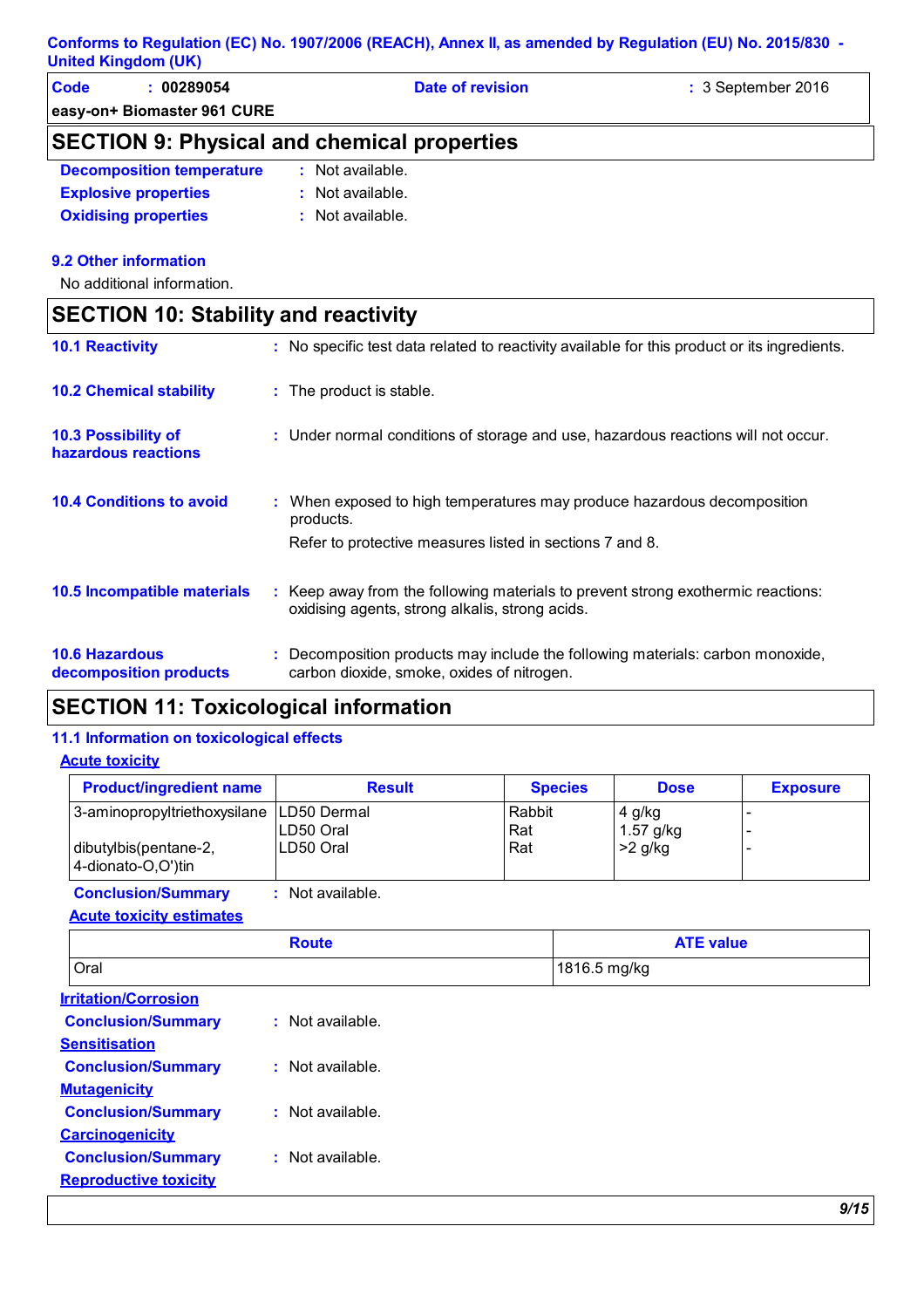| <b>Code</b><br>: 00289054                                 |                                | <b>Date of revision</b>                                               | : 3 September 2016          |                      |  |
|-----------------------------------------------------------|--------------------------------|-----------------------------------------------------------------------|-----------------------------|----------------------|--|
| easy-on+ Biomaster 961 CURE                               |                                |                                                                       |                             |                      |  |
| <b>SECTION 11: Toxicological information</b>              |                                |                                                                       |                             |                      |  |
| <b>Conclusion/Summary</b>                                 | : Not available.               |                                                                       |                             |                      |  |
| <b>Teratogenicity</b>                                     |                                |                                                                       |                             |                      |  |
| <b>Conclusion/Summary</b>                                 | : Not available.               |                                                                       |                             |                      |  |
| Specific target organ toxicity (single exposure)          |                                |                                                                       |                             |                      |  |
|                                                           | <b>Product/ingredient name</b> | <b>Category</b>                                                       | <b>Route of</b><br>exposure | <b>Target organs</b> |  |
| dibutylbis(pentane-2,4-dionato-O,O')tin                   |                                | Category 1                                                            | Not determined              | Not determined       |  |
| <b>Specific target organ toxicity (repeated exposure)</b> |                                |                                                                       |                             |                      |  |
| <b>Product/ingredient name</b>                            |                                | <b>Category</b>                                                       | <b>Route of</b><br>exposure | <b>Target organs</b> |  |
| dibutylbis(pentane-2,4-dionato-O,O')tin                   |                                | Category 1                                                            | Oral                        | Not determined       |  |
| <b>Aspiration hazard</b>                                  |                                |                                                                       |                             |                      |  |
| Not available.                                            |                                |                                                                       |                             |                      |  |
| <b>Information on likely</b><br>routes of exposure        | : Not available.               |                                                                       |                             |                      |  |
| <b>Potential acute health effects</b>                     |                                |                                                                       |                             |                      |  |
| <b>Inhalation</b>                                         |                                | : No known significant effects or critical hazards.                   |                             |                      |  |
| <b>Ingestion</b>                                          |                                | Harmful if swallowed. Corrosive to the digestive tract. Causes burns. |                             |                      |  |
| <b>Skin contact</b>                                       |                                | Causes severe burns. May cause an allergic skin reaction.             |                             |                      |  |

- **Eye contact :** Causes serious eye damage.
- **Symptoms related to the physical, chemical and toxicological characteristics Skin contact Ingestion Inhalation Conservent Conservent Conservent Conservent Conservent Conservent Conservent Conservent Conservent Conservent Conservent Conservent Conservent Conservent Conservent Conservent Conservent Conservent Conservent** reduced foetal weight increase in foetal deaths skeletal malformations Adverse symptoms may include the following: **:** stomach pains reduced foetal weight increase in foetal deaths skeletal malformations Adverse symptoms may include the following: **:** pain or irritation redness blistering may occur reduced foetal weight increase in foetal deaths skeletal malformations **Eye contact :** Adverse symptoms may include the following: pain watering

|                                                        | redness                                                                                    |  |
|--------------------------------------------------------|--------------------------------------------------------------------------------------------|--|
|                                                        | Delayed and immediate effects as well as chronic effects from short and long-term exposure |  |
| <b>Short term exposure</b>                             |                                                                                            |  |
| <b>Potential immediate : Not available.</b><br>effects |                                                                                            |  |
| <b>Potential delayed effects : Not available.</b>      |                                                                                            |  |
| Long term exposure                                     |                                                                                            |  |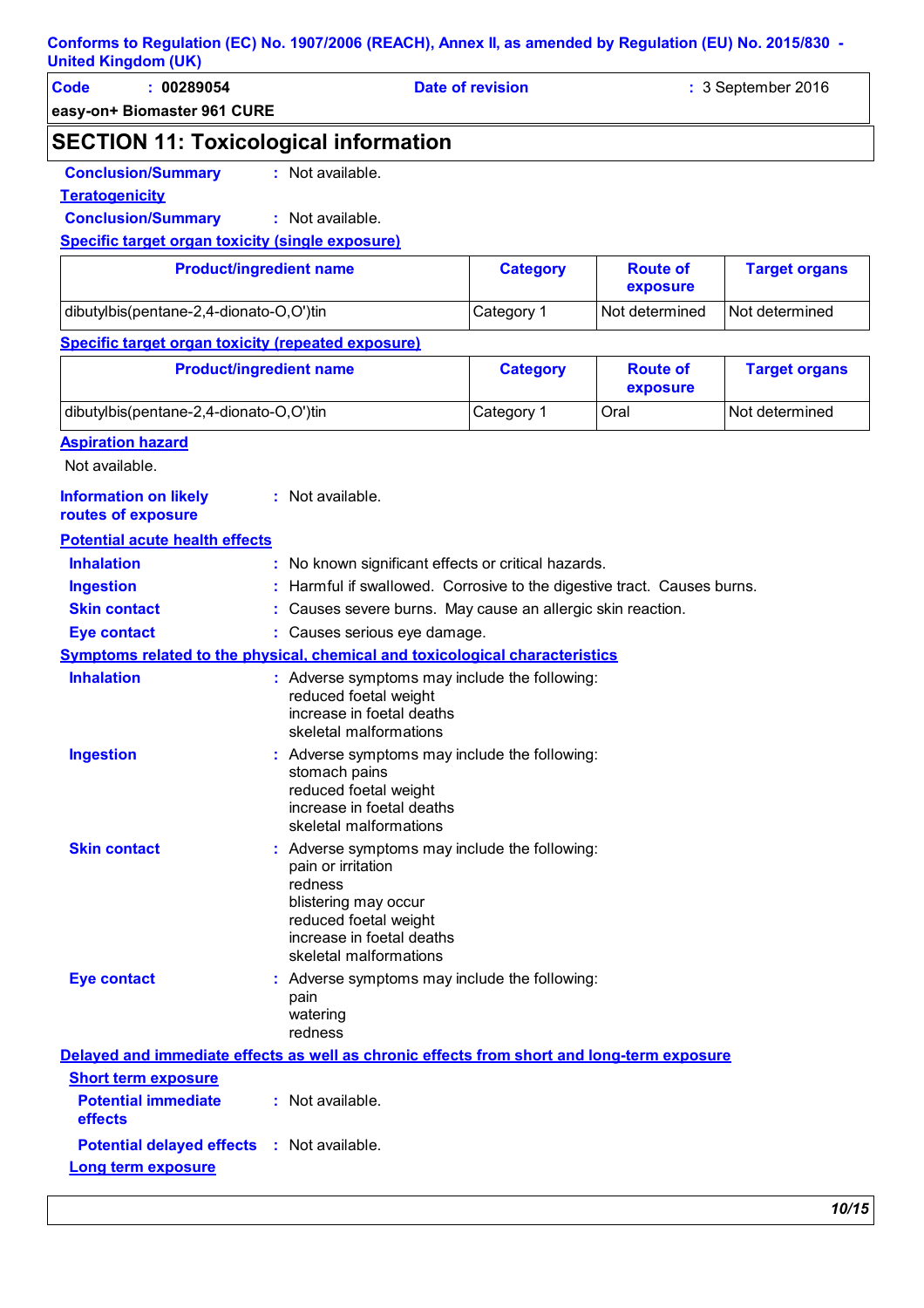| <b>United Kingdom (UK)</b>                        |                                                                                                                                                                                |                    |
|---------------------------------------------------|--------------------------------------------------------------------------------------------------------------------------------------------------------------------------------|--------------------|
| Code<br>: 00289054<br>easy-on+ Biomaster 961 CURE | <b>Date of revision</b>                                                                                                                                                        | : 3 September 2016 |
| <b>SECTION 11: Toxicological information</b>      |                                                                                                                                                                                |                    |
| <b>Potential immediate</b><br><b>effects</b>      | : Not available.                                                                                                                                                               |                    |
| <b>Potential delayed effects : Not available.</b> |                                                                                                                                                                                |                    |
| <b>Potential chronic health effects</b>           |                                                                                                                                                                                |                    |
| Not available.                                    |                                                                                                                                                                                |                    |
| <b>Conclusion/Summary</b>                         | : Not available.                                                                                                                                                               |                    |
| <b>General</b>                                    | : May cause damage to organs through prolonged or repeated exposure. Once<br>sensitized, a severe allergic reaction may occur when subsequently exposed to very<br>low levels. |                    |
| <b>Carcinogenicity</b>                            | : No known significant effects or critical hazards.                                                                                                                            |                    |
| <b>Mutagenicity</b>                               | : Suspected of causing genetic defects.                                                                                                                                        |                    |
| <b>Teratogenicity</b>                             | : May damage the unborn child.                                                                                                                                                 |                    |
| <b>Developmental effects</b>                      | : No known significant effects or critical hazards.                                                                                                                            |                    |
|                                                   |                                                                                                                                                                                |                    |

**Fertility effects :** May damage fertility.

**Other information :** : Not available.

There are no data available on the mixture itself. The mixture has been assessed following the conventional method of the CLP Regulation (EC) No 1272/2008 and is classified for toxicological properties accordingly. See Sections 2 and 3 for details.

Exposure to component solvent vapour concentrations in excess of the stated occupational exposure limit may result in adverse health effects such as mucous membrane and respiratory system irritation and adverse effects on the kidneys, liver and central nervous system. Symptoms and signs include headache, dizziness, fatigue, muscular weakness, drowsiness and, in extreme cases, loss of consciousness.

Solvents may cause some of the above effects by absorption through the skin. Repeated or prolonged contact with the mixture may cause removal of natural fat from the skin, resulting in non-allergic contact dermatitis and absorption through the skin.

If splashed in the eyes, the liquid may cause irritation and reversible damage.

Ingestion may cause nausea, diarrhea and vomiting.

This takes into account, where known, delayed and immediate effects and also chronic effects of components from short-term and long-term exposure by oral, inhalation and dermal routes of exposure and eye contact.

Contains 3-aminopropyltriethoxysilane, dibutylbis(pentane-2,4-dionato-O,O')tin. May produce an allergic reaction.

## **SECTION 12: Ecological information**

#### **12.1 Toxicity**

**Conclusion/Summary :** Not available.

#### **12.2 Persistence and degradability**

**Conclusion/Summary :** Not available.

#### **12.3 Bioaccumulative potential**

| <b>Product/ingredient name</b>     | $\mathsf{LocP}_\mathsf{ow}$ | <b>BCF</b> | <b>Potential</b> |
|------------------------------------|-----------------------------|------------|------------------|
| 3-aminopropyltriethoxysilane   1.7 |                             |            | How              |

| <b>12.4 Mobility in soil</b>                          |                  |
|-------------------------------------------------------|------------------|
| <b>Soil/water partition</b><br>coefficient $(K_{oc})$ | : Not available. |

| $\sim$<br>w |  |
|-------------|--|

**:** Not available.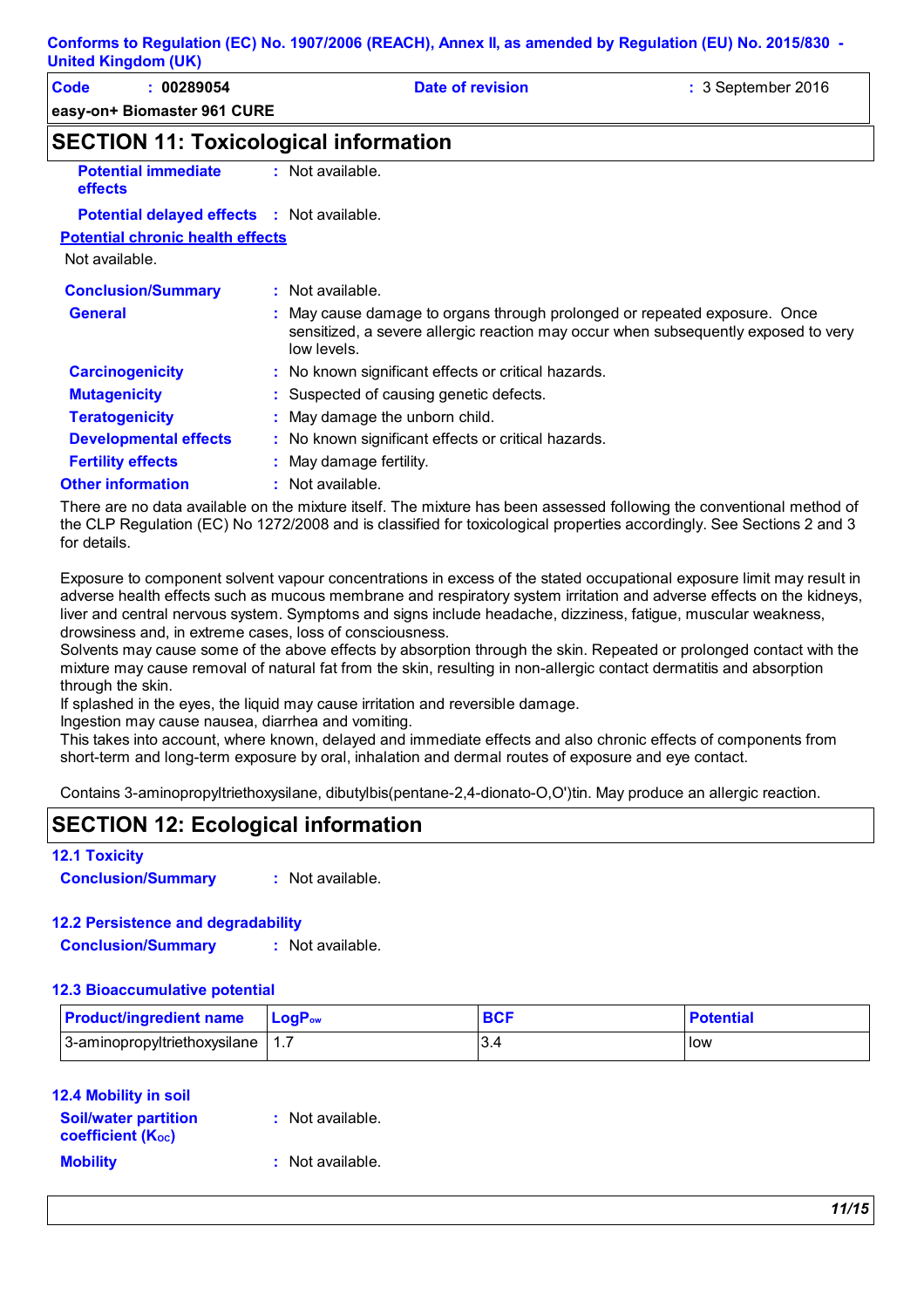| <b>Code</b> | : 00289054                                | Date of revision | $\therefore$ 3 September 2016 |
|-------------|-------------------------------------------|------------------|-------------------------------|
|             | easy-on+ Biomaster 961 CURE               |                  |                               |
|             | <b>SECTION 12: Ecological information</b> |                  |                               |

| 12.5 Results of PBT and vPvB assessment |  |
|-----------------------------------------|--|

| <b>PBT</b>  | : Not applicable. |
|-------------|-------------------|
| <b>vPvB</b> | : Not applicable. |

**12.6 Other adverse effects** : No known significant effects or critical hazards.

## **SECTION 13: Disposal considerations**

The information in this section contains generic advice and guidance. The list of Identified Uses in Section 1 should be consulted for any available use-specific information provided in the Exposure Scenario(s).

### **13.1 Waste treatment methods**

| <b>Product</b>             |                                                                                                                                                                                                                                                                                                                                                                                                                                                                                                                                                     |
|----------------------------|-----------------------------------------------------------------------------------------------------------------------------------------------------------------------------------------------------------------------------------------------------------------------------------------------------------------------------------------------------------------------------------------------------------------------------------------------------------------------------------------------------------------------------------------------------|
| <b>Methods of disposal</b> | : The generation of waste should be avoided or minimised wherever possible.<br>Disposal of this product, solutions and any by-products should at all times comply<br>with the requirements of environmental protection and waste disposal legislation and<br>any regional local authority requirements. Dispose of surplus and non-recyclable<br>products via a licensed waste disposal contractor. Waste should not be disposed of<br>untreated to the sewer unless fully compliant with the requirements of all authorities<br>with jurisdiction. |
| <b>Hazardous waste</b>     | : Yes.                                                                                                                                                                                                                                                                                                                                                                                                                                                                                                                                              |

### **European waste catalogue (EWC)**

| Waste code | <b>Waste designation</b>                                                          |
|------------|-----------------------------------------------------------------------------------|
| $1080111*$ | waste paint and varnish containing organic solvents or other hazardous substances |

#### **Packaging**

**Methods of disposal :**

The generation of waste should be avoided or minimised wherever possible. Waste packaging should be recycled. Incineration or landfill should only be considered when recycling is not feasible.

| <b>Type of packaging</b>   | European waste catalogue (EWC)                                                                                                                                                                                                                                                                                                                                                                                                                                                                                                                                |  |  |
|----------------------------|---------------------------------------------------------------------------------------------------------------------------------------------------------------------------------------------------------------------------------------------------------------------------------------------------------------------------------------------------------------------------------------------------------------------------------------------------------------------------------------------------------------------------------------------------------------|--|--|
| Container                  | 15 01 06<br>mixed packaging                                                                                                                                                                                                                                                                                                                                                                                                                                                                                                                                   |  |  |
| <b>Special precautions</b> | : This material and its container must be disposed of in a safe way. Care should be<br>taken when handling emptied containers that have not been cleaned or rinsed out.<br>Empty containers or liners may retain some product residues. Vapour from product<br>residues may create a highly flammable or explosive atmosphere inside the<br>container. Do not cut, weld or grind used containers unless they have been cleaned<br>thoroughly internally. Avoid dispersal of spilt material and runoff and contact with<br>soil, waterways, drains and sewers. |  |  |

## **14. Transport information**

|                                           | <b>ADR/RID</b>                        | <b>ADN</b>                            | <b>IMDG</b>                           | <b>IATA</b>                           |  |
|-------------------------------------------|---------------------------------------|---------------------------------------|---------------------------------------|---------------------------------------|--|
| 14.1 UN number                            | <b>UN3470</b>                         | <b>UN3470</b>                         | <b>UN3470</b>                         | <b>UN3470</b>                         |  |
| 14.2 UN proper<br>shipping name           | PAINT, CORROSIVE,<br><b>FLAMMABLE</b> | PAINT, CORROSIVE,<br><b>FLAMMABLE</b> | PAINT, CORROSIVE,<br><b>FLAMMABLE</b> | PAINT, CORROSIVE,<br><b>FLAMMABLE</b> |  |
| <b>14.3 Transport</b><br>hazard class(es) | 8(3)                                  | 8(3)                                  | 8(3)                                  | 8(3)                                  |  |
| <b>14.4 Packing group</b>                 | Ш                                     | $\mathsf{I}$                          | Ш                                     | Ш                                     |  |
|                                           |                                       |                                       |                                       |                                       |  |
|                                           | 12/15                                 |                                       |                                       |                                       |  |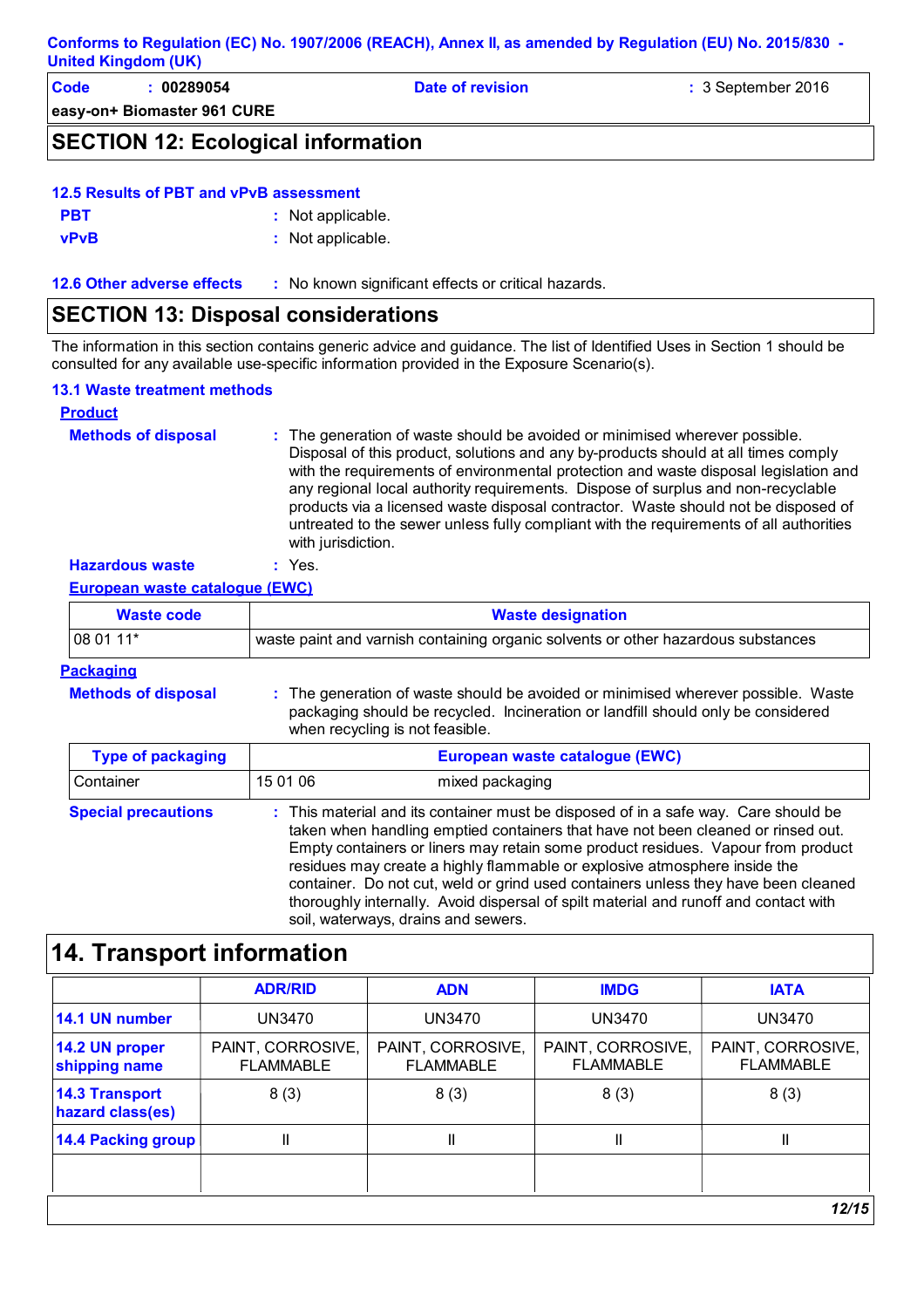| <b>Code</b><br>00289054<br>easy-on+ Biomaster 961 CURE |                 | <b>Date of revision</b> |                                               | : 3 September 2016 |  |
|--------------------------------------------------------|-----------------|-------------------------|-----------------------------------------------|--------------------|--|
|                                                        |                 |                         |                                               |                    |  |
| 14. Transport information                              |                 |                         |                                               |                    |  |
| 14.5<br><b>Environmental</b><br>hazards                | Yes.            | Yes.                    | Yes.                                          | No.                |  |
| <b>Marine pollutant</b><br><b>substances</b>           | Not applicable. | Not applicable.         | (dibutylbis(pentane-2,<br>4-dionato-O,O')tin) | Not applicable.    |  |

#### **Additional information**

| <b>ADR/RID</b>     | : The environmentally hazardous substance mark is not required when transported in sizes of $\leq 5$ L<br>or ≤5 kg. |
|--------------------|---------------------------------------------------------------------------------------------------------------------|
| <b>Tunnel code</b> | (D/E)                                                                                                               |
| <b>ADN</b>         | : The product is only regulated as an environmentally hazardous substance when transported in<br>tank vessels.      |
| <b>IMDG</b>        | : The marine pollutant mark is not required when transported in sizes of $\leq 5$ L or $\leq 5$ kg.                 |
| <b>IATA</b>        | : The environmentally hazardous substance mark may appear if required by other transportation<br>regulations.       |

**Special precautions for user Transport within user's premises:** always transport in closed containers that are **:**

upright and secure. Ensure that persons transporting the product know what to do in

#### the event of an accident or spillage.

### **SECTION 15: Regulatory information**

#### **15.1 Safety, health and environmental regulations/legislation specific for the substance or mixture EU Regulation (EC) No. 1907/2006 (REACH)**

#### **Annex XIV - List of substances subject to authorisation**

#### **Annex XIV**

None of the components are listed.

**Substances of very high concern**

None of the components are listed.

**Annex XVII - Restrictions** : Restricted to professional users.

#### **on the manufacture, placing on the market and use of certain dangerous**

**substances, mixtures and** 

## **articles**

### **Other EU regulations**

| <b>Product/ingredient name Carcinogenic</b> | <b>effects</b> | <b>Mutagenic effects</b> | <b>Developmental</b><br><b>effects</b> | <b>Fertility effects</b>         |
|---------------------------------------------|----------------|--------------------------|----------------------------------------|----------------------------------|
| dibutylbis(pentane-2,<br>4-dionato-O,O')tin |                | Muta. 2, H341            | Repr. 1B, H360D<br>(Unborn child)      | [Repr. 1B, H360F]<br>(Fertility) |

#### **Seveso Directive**

This product is controlled under the Seveso Directive.

#### **Danger criteria**

#### **Category** P5c: Flammable liquids 2 and 3 not falling under P5a or P5b E2: Hazardous to the aquatic environment - Chronic 2 C9ii: Toxic for the environment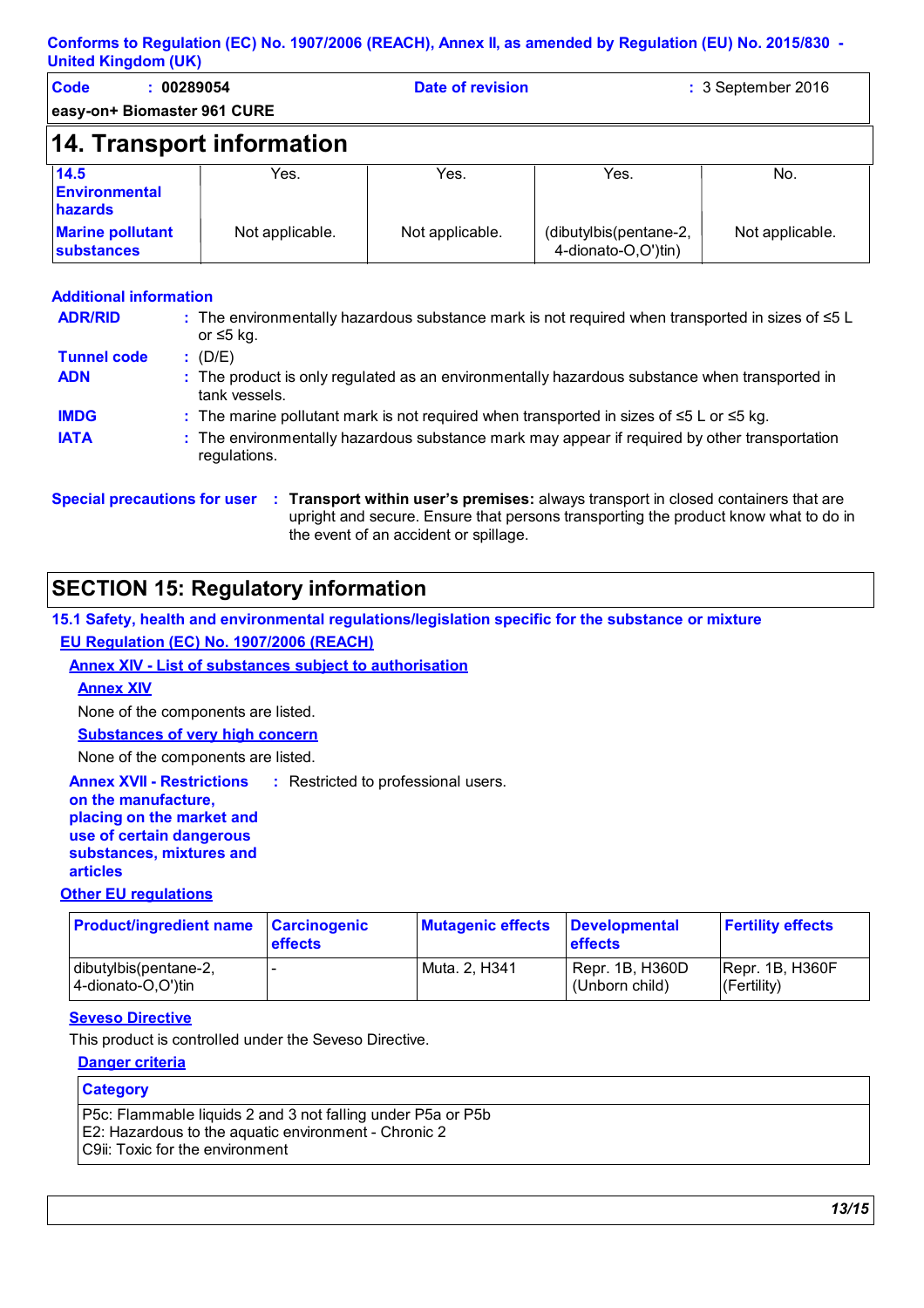| Code | 00289054                    | Date of revision | $\therefore$ 3 September 2016 |
|------|-----------------------------|------------------|-------------------------------|
|      | easy-on+ Biomaster 961 CURE |                  |                               |

### **SECTION 15: Regulatory information**

**15.2 Chemical safety** 

**:** No Chemical Safety Assessment has been carried out.

#### **assessment**

**SECTION 16: Other information**

 $\nabla$  Indicates information that has changed from previously issued version.

**Abbreviations and acronyms :** ATE = Acute Toxicity Estimate CLP = Classification, Labelling and Packaging Regulation [Regulation (EC) No. 1272/2008] DNEL = Derived No Effect Level EUH statement = CLP-specific Hazard statement PNEC = Predicted No Effect Concentration RRN = REACH Registration Number

#### **Procedure used to derive the classification according to Regulation (EC) No. 1272/2008 [CLP/GHS]**

| <b>Classification</b>                         | <b>Justification</b>  |
|-----------------------------------------------|-----------------------|
| Flam. Liq. 3, H226                            | On basis of test data |
| l Acute Tox. 4. H302                          | lCalculation method   |
| Skin Corr. 1B, H314                           | lCalculation method   |
| Eye Dam. 1, H318                              | lCalculation method   |
| Skin Sens. 1, H317                            | lCalculation method   |
| Muta. 2, H341                                 | lCalculation method   |
| Repr. 1B, H360FD (Fertility and Unborn child) | Calculation method    |
| <b>STOT SE 2, H371</b>                        | Calculation method    |
| <b>STOT RE 2, H373</b>                        | lCalculation method   |
| Aquatic Chronic 2, H411                       | Calculation method    |

**Full text of abbreviated H statements**

| H226                                | Flammable liquid and vapour.                             |
|-------------------------------------|----------------------------------------------------------|
| H302                                | Harmful if swallowed.                                    |
| H314                                | Causes severe skin burns and eye damage.                 |
| H315                                | Causes skin irritation.                                  |
| H317                                | May cause an allergic skin reaction.                     |
| H318                                | Causes serious eye damage.                               |
| H341                                | Suspected of causing genetic defects.                    |
| H360FD (Fertility and Unborn child) | May damage fertility. May damage the unborn child.       |
| H370                                | Causes damage to organs.                                 |
| H371                                | May cause damage to organs.                              |
| H372 (oral)                         | Causes damage to organs through prolonged or repeated    |
|                                     | exposure if swallowed.                                   |
| H373                                | May cause damage to organs through prolonged or repeated |
|                                     | exposure.                                                |
| H400                                | Very toxic to aquatic life.                              |
| H410                                | Very toxic to aquatic life with long lasting effects.    |
| H411                                | Toxic to aquatic life with long lasting effects.         |

#### **Full text of classifications [CLP/GHS]**

| Acute Tox. 4, H302                            | ACUTE TOXICITY (oral) - Category 4                   |
|-----------------------------------------------|------------------------------------------------------|
| Aquatic Acute 1, H400                         | ACUTE AQUATIC HAZARD - Category 1                    |
| Aquatic Chronic 1, H410                       | LONG-TERM AQUATIC HAZARD - Category 1                |
| Aquatic Chronic 2, H411                       | LONG-TERM AQUATIC HAZARD - Category 2                |
| Eye Dam. 1, H318                              | SERIOUS EYE DAMAGE/ EYE IRRITATION - Category 1      |
| Flam. Liq. 3, H226                            | FLAMMABLE LIQUIDS - Category 3                       |
| Muta. 2, H341                                 | <b>GERM CELL MUTAGENICITY - Category 2</b>           |
| Repr. 1B, H360FD (Fertility and Unborn child) | TOXIC TO REPRODUCTION (Fertility and Unborn child) - |
|                                               | Category 1B                                          |
| Skin Corr. 1B, H314                           | SKIN CORROSION/IRRITATION - Category 1B              |